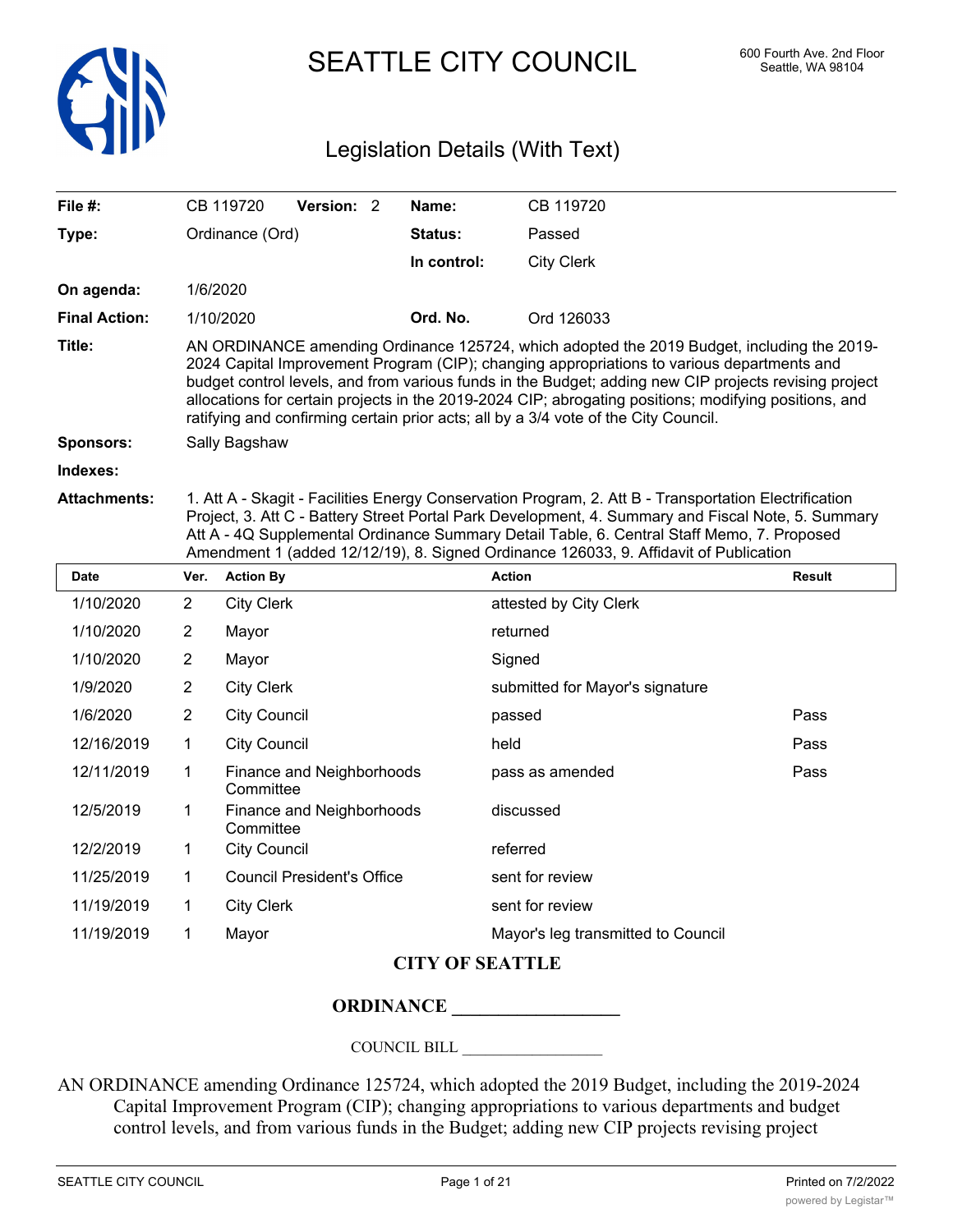allocations for certain projects in the 2019-2024 CIP; abrogating positions; modifying positions, and ratifying and confirming certain prior acts; all by a 3/4 vote of the City Council.

## **BE IT ORDAINED BY THE CITY OF SEATTLE AS FOLLOWS:**

Section 1. The appropriations for the following items in the 2019 Adopted Budget are reduced from the funds shown below:

|              | <b>Item</b> Department | Fund                  | <b>Budget Summary Level/ BCL</b>                                                              | <b>Amount</b>      |
|--------------|------------------------|-----------------------|-----------------------------------------------------------------------------------------------|--------------------|
|              |                        |                       | lCode                                                                                         |                    |
| 1.1          | Seattle City Light     | Light Fund<br>(41000) | Customer Service, Communications (\$1,052,000)<br>and Regulatory Affairs (41000-BO-<br>$CL-C$ |                    |
| 1.2          | Seattle City Light     | Light Fund<br>(41000) | Customer Service, Communications (\$2,000,000)<br>and Regulatory Affairs (41000-BO-<br>$CL-C$ |                    |
| 1.3          | Seattle City Light     | Light Fund<br>(41000) | Customer Service, Communications (\$1,208,000)<br>and Regulatory Affairs (41000-BO-<br>$CL-C$ |                    |
| <b>Total</b> |                        |                       |                                                                                               | $( \$4, 260, 000)$ |

Section 2. In order to pay for necessary costs and expenses incurred or to be incurred in 2019, but for which insufficient appropriations were made due to causes that could not reasonably have been foreseen at the time of making the 2019 Budget, appropriations for the following items in the 2019 Budget are increased from the funds shown, as follows:

|     | <b>Item</b> Department                        | Fund                           | <b>Budget Summary Level/ Amount</b><br><b>BCL Code</b>                 |
|-----|-----------------------------------------------|--------------------------------|------------------------------------------------------------------------|
| 2.1 | Seattle Center                                | Seattle Center Fund<br>(11410) | Campus (11410-BO-SC- \$112,000<br>60000                                |
| 2.2 | Department of Education<br>and Early Learning | General Fund (00100)           | Post-Secondary Programs \$70,000<br>$(00100 - BO - EE - IL300)$        |
| 2.3 | <b>Finance General</b>                        | General Fund (00100)           | Reserves (00100-BO-FG-\$2,600,000<br>2QD00)                            |
| 2.4 | Office of Hearing<br>Examiner                 | General Fund (00100)           | \$15,000<br>Office of the Hearing<br>Examiner (00100-BO-<br>$HX-V1X00$ |
| 2.5 | Executive (Office for<br>Civil Rights)        | General Fund (00100)           | Civil Rights (00100-BO-<br>\$25,000<br>$CR-X1R00$                      |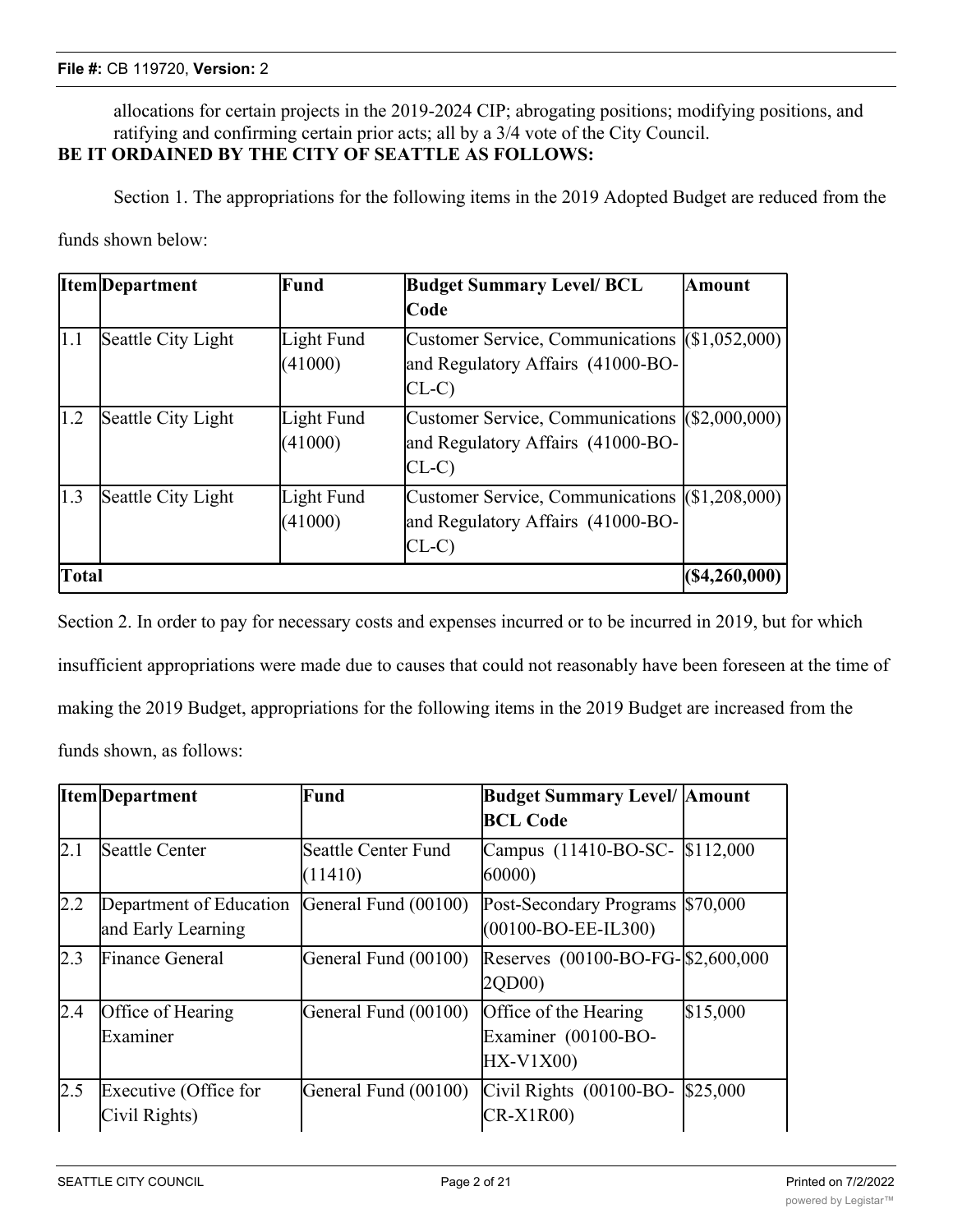## **File #: CB 119720, Version: 2** <u>Civil Rights)</u>

| 2.6          | Executive (Office for<br>Civil Rights)                              | General Fund (00100)                             | Civil Rights (00100-BO-<br>$CR-X1R00$                                       | \$12,000         |
|--------------|---------------------------------------------------------------------|--------------------------------------------------|-----------------------------------------------------------------------------|------------------|
| 2.7          | Executive (Office of<br>Economic Development)                       | General Fund (00100)                             | Leadership and<br>Administration (00100-<br><b>BO-ED-ADMIN)</b>             | \$46,094         |
| 2.8          | Executive (Office of<br>Housing)                                    | Low Income Housing<br>Fund (16400)               | Multifamily Housing<br>$(16400 - BO-HU-3000)$                               | \$28,000,000     |
| 2.9          | Executive (Office of<br>Planning and Community<br>Development)      | General Fund (00100)                             | Planning and Community<br>Development (00100-BO<br>$-PC-X2P00$              | \$14,500         |
|              | 2.10 Executive (Office of<br>Planning and Community<br>Development) | General Fund (00100)                             | Planning and Community \$70,000<br>Development (00100-BO<br>$-PC-X2P00$     |                  |
|              | 2.11 Seattle Department of<br><b>Human Resources</b>                | Unemployment<br><b>Insurance Fund</b><br>(10111) | <b>Unemployment Services</b><br>$(10111-BO-HR-UNEMP)$                       | \$200,000        |
|              | 2.12 Seattle City Light                                             | Light Fund (41000)                               | <b>Short Term Purchased</b><br>Power (41000-BO-CL-S)                        | \$15,000,000     |
|              | 2.13 Seattle Department of<br><b>Human Resources</b>                | General Fund (00100)                             | Leadership and<br>Administration (00100-<br><b>BO-HR-N5000)</b>             | \$550,370        |
|              | 2.14 Seattle Department of<br>Transportation                        | General Fund (00100)                             | Maintenance Operations<br>$(00100 - BO - TR - 17005)$                       | \$1,000,000      |
|              |                                                                     | <b>Transportation Fund</b><br>(13000)            | Maintenance Operations<br>$(13000 - BO - TR - 17005)$                       | \$4,037,859      |
|              | 2.15 Community Police<br>Commission                                 | General Fund (00100)                             | Office of the Community<br>Police Commission<br>$(00100 - BO - CP - X1P00)$ | $\sqrt{540,000}$ |
| <b>Total</b> |                                                                     |                                                  |                                                                             | \$51,792,823     |

 $G_{\rm eff}$   $G_{\rm eff}$   $G_{\rm eff}$   $G_{\rm eff}$   $G_{\rm eff}$   $G_{\rm eff}$   $G_{\rm eff}$   $G_{\rm eff}$   $G_{\rm eff}$   $G_{\rm eff}$   $G_{\rm eff}$ 

<u>CR-X1R00)</u><br>Cr-X1R000<br>CR-X1R0000

\$25,000

Section 3. In order to pay for necessary costs and expenses incurred or to be incurred in 2019, but for which insufficient appropriations were made due to causes that could not reasonably have been foreseen at the time of making the 2019 Budget, appropriations for the following items, which are backed by revenues, in the 2019 Budget are increased from the funds shown, as follows:

| <b>Item</b> | Department | Fund | <b>Budget Summary Level/ BCL Amount</b> |
|-------------|------------|------|-----------------------------------------|
|             |            |      | <b>Code</b>                             |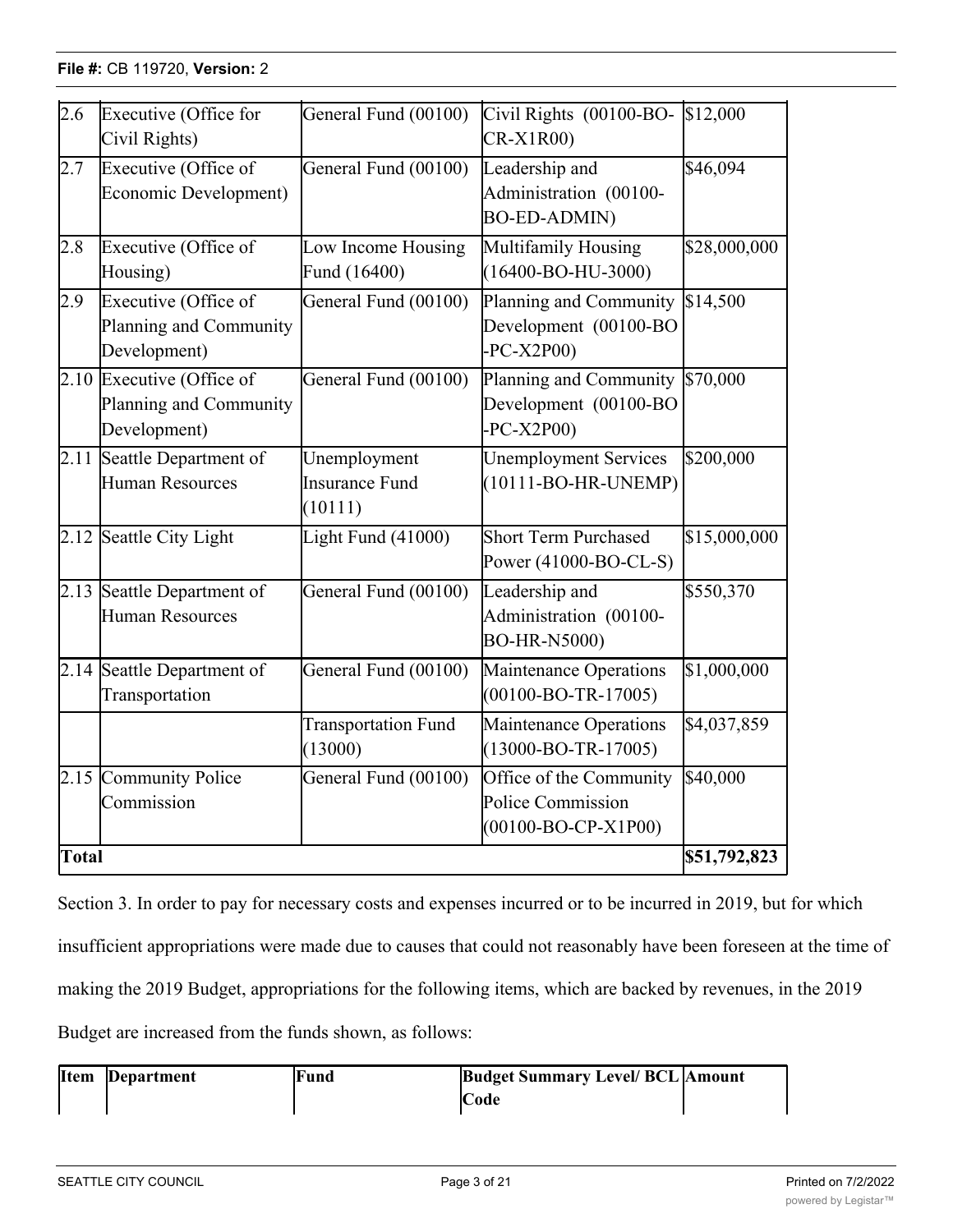| $\overline{3.1}$ | Executive (Office of Arts<br>and Culture)                 | Arts and Culture Fund<br>(12400)                   | Arts and Cultural Programs<br>$(12400 - BO-AR-VA160)$                   | \$7,879     |
|------------------|-----------------------------------------------------------|----------------------------------------------------|-------------------------------------------------------------------------|-------------|
| 3.2              | <b>Executive (City Budget</b><br>Office)                  | General Fund (00100)                               | City Budget Office $(00100 - BO$ \$115,000<br>$-CB-CZ000$               |             |
| 3.3              | Department of Finance &<br><b>Administrative Services</b> | General Fund (00100)                               | Regulatory Compliance and<br>Consumer Protection (00100-<br>BO-FA-RCCP) | \$1,543,279 |
| 3.4              | <b>Finance General</b>                                    | Unrestricted<br>Cumulative Reserve<br>Fund (00164) | Appropriation to Special Funds \$3,850,594<br>$(00164 - BO-FG-2QA00)$   |             |
| $\overline{3.5}$ | Finance General                                           | 2016 Multipurpose<br>LTGO Bond Fund<br>(36300)     | Appropriation to Special Funds \$458,000<br>(36300-BO-FG-2QA00)         |             |
| $\overline{3.6}$ | Executive (Office of<br>Economic Development)             | General Fund (00100)                               | Leadership and Administration<br>$(00100-BO-ED-ADMIN)$                  | \$85,000    |
| 3.7              | Seattle Department of<br>Transportation                   | Seattle Streetcar<br>Operations (10800)            | South Lake Union Streetcar<br>Operations (10800-BO-TR-<br>12001)        | \$2,355,704 |
| $3.\overline{8}$ | Seattle Department of<br>Transportation                   | <b>Seattle Streetcar</b><br>Operations (10800)     | <b>First Hill Streetcar Operations</b><br>$(10800 - BO - TR - 12002)$   | \$984,664   |
| 3.9              | Seattle Police Department                                 | General Fund (00100)                               | Narcotics Investigations (00100 \$56,391)<br>$-BO-SP- P7700$            |             |
| 3.10             | Seattle Police Department General Fund (00100)            |                                                    | Violent Crimes $(00100 - BO - SP)$ \$132,746<br>$-P7100)$               |             |
| 3.11             | Seattle Police Department General Fund (00100)            |                                                    | Criminal Investigations $(00100 \times 28,083)$<br>$-BO-SP-P7000$       |             |
| 3.12             | Seattle Police Department General Fund (00100)            |                                                    | Violent Crimes (00100-BO-SP \$50,042)<br>$-P7100)$                      |             |
| 3.13             | Seattle Police Department General Fund (00100)            |                                                    | Special Investigations (00100-\$51,817)<br>BO-SP-P7800)                 |             |
| 3.14             | Seattle Police Department General Fund (00100)            |                                                    | Criminal Investigations (00100 \$29,570<br>-BO-SP-P7000)                |             |
| 3.15             | Seattle Police Department General Fund (00100)            |                                                    | Violent Crimes $(00100 - BO - SP)$ \$18,344<br>$-P7100)$                |             |
| 3.16             | Seattle Police Department General Fund (00100)            |                                                    | Criminal Investigations $(00100 \, \text{S}51, 558)$<br>-BO-SP-P7000)   |             |
| 3.17             | Seattle Public Library                                    | Library Fund (10410)                               | The Seattle Public Library<br>$(10410-BO-SPL)$                          | \$124,500   |
| 3.18             | Department of Education<br>and Early Learning             | General Fund (00100)                               | Leadership and Administration<br>$(00100 - BO - EE - IL700)$            | \$104,738   |
| 3.19             | Seattle Police Department                                 | General Fund (00100)                               | <b>Administrative Operations</b><br>$(00100 - BO - SP - P8000)$         | \$779,360   |

**Code**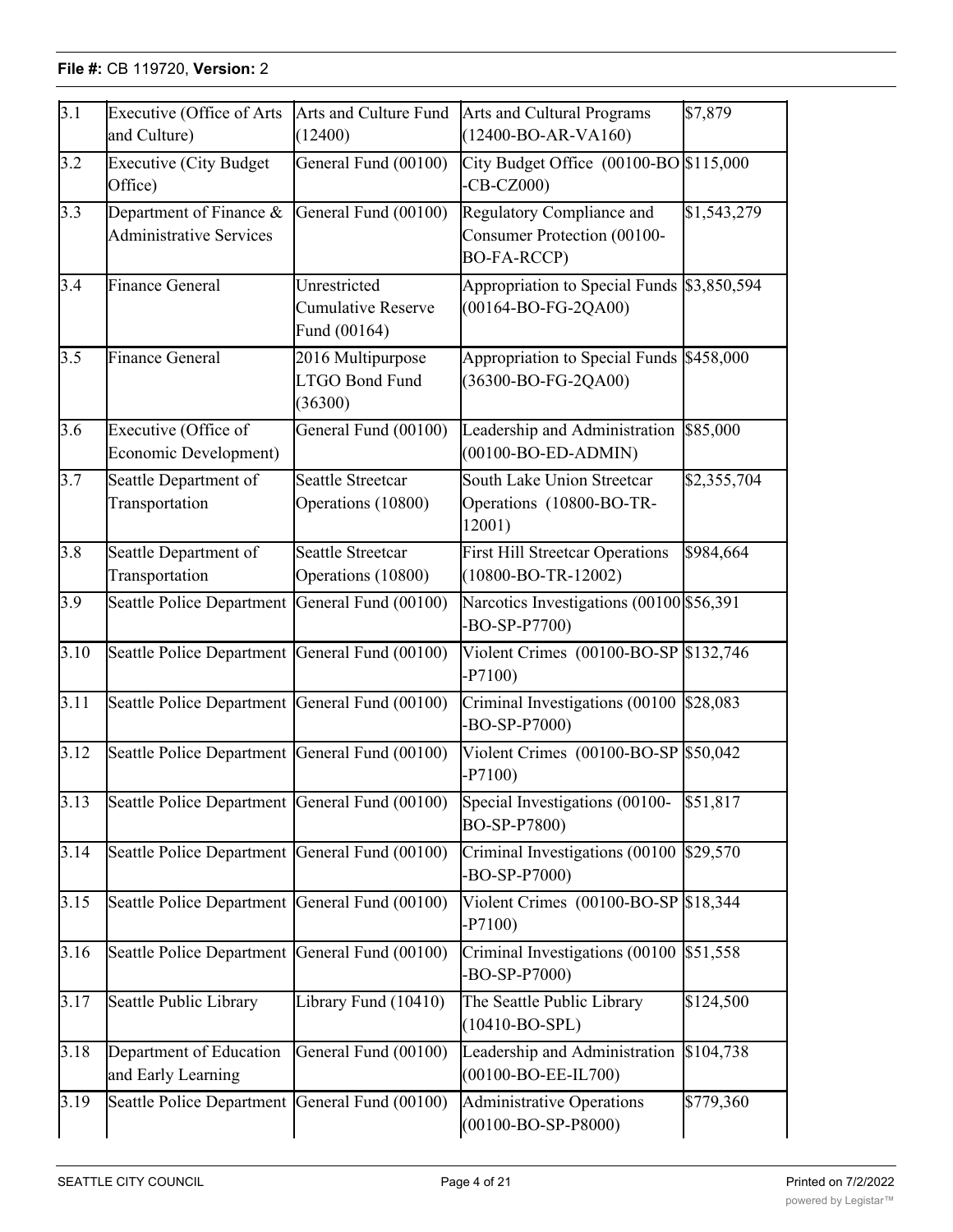| File #: CB 119720, Version: 2 |  |
|-------------------------------|--|
|-------------------------------|--|

| 3.20         |  | Seattle Police Department General Fund (00100) Criminal Investigations (00100 \$115,371 |              |
|--------------|--|-----------------------------------------------------------------------------------------|--------------|
|              |  | $-BO-SP-P7000$                                                                          |              |
| <b>Total</b> |  |                                                                                         | \$10,942,640 |

Section 4. In order to pay for necessary costs and expenses incurred or to be incurred in 2019, but for which insufficient appropriations were made due to causes that could not reasonably have been foreseen at the time of making the 2019 Budget, appropriations for the following items, which are backed by revenues, in the 2019 Budget are increased from the funds shown, as follows:

 $\overline{\phantom{a}}$  (1001)  $\overline{\phantom{a}}$  (1001)  $\overline{\phantom{a}}$  (1001)  $\overline{\phantom{a}}$  (1001)  $\overline{\phantom{a}}$  (1001)  $\overline{\phantom{a}}$ 

| <b>Item</b> | <b>Department</b>                             | Fund                 | <b>Budget Summary Level/ BCL Amount</b>             |           |
|-------------|-----------------------------------------------|----------------------|-----------------------------------------------------|-----------|
|             |                                               |                      | Code                                                |           |
| 4.1         | Department of Education<br>and Early Learning | General Fund (00100) | Early Learning (00100-BO-EE \\$140,846)<br>$-IL100$ |           |
| 4.2         | Seattle Fire Department                       | General Fund (00100) | Operations (00100-BO-FD-<br>F3000                   | \$15,060  |
| 4.3         | Seattle Fire Department                       | General Fund (00100) | Operations (00100-BO-FD-<br>F3000)                  | \$300,000 |
| 4.4         | Seattle Fire Department                       | General Fund (00100) | Operations (00100-BO-FD-<br>F3000)                  | \$107,138 |
| Total       |                                               |                      |                                                     | \$563,044 |

Unspent funds so appropriated shall carry forward to subsequent fiscal years until they are exhausted or abandoned by ordinance.

Section 5. Contingent upon the execution of the grant or other funding agreement authorized in Section 1 of the ordinance introduced as Council Bill 119721 the appropriations for the following items in the 2019 Budget are increased from the funds shown, as follows:

| <b>Item</b> | Department                                                     | Fund                 | <b>Budget Summary Level/ BCL Amount</b>                             |            |
|-------------|----------------------------------------------------------------|----------------------|---------------------------------------------------------------------|------------|
|             |                                                                |                      | <b>Code</b>                                                         |            |
| 5.1         | Law Department                                                 | General Fund (00100) | Criminal (00100-BO-LW-<br>J1500                                     | \$167, 125 |
| 5.2         | Executive (Office of<br>Immigrant and Refugee<br>Affairs)      | General Fund (00100) | Office of Immigrant and<br>Refugee Affairs (00100-BO-IA<br>$-X1N00$ | \$262,500  |
| 5.3         | Executive (Office of<br>Planning and Community<br>Development) | General Fund (00100) | Planning and Community<br>Development (00100-BO-PC-<br>X2P00        | \$10,000   |

F3000)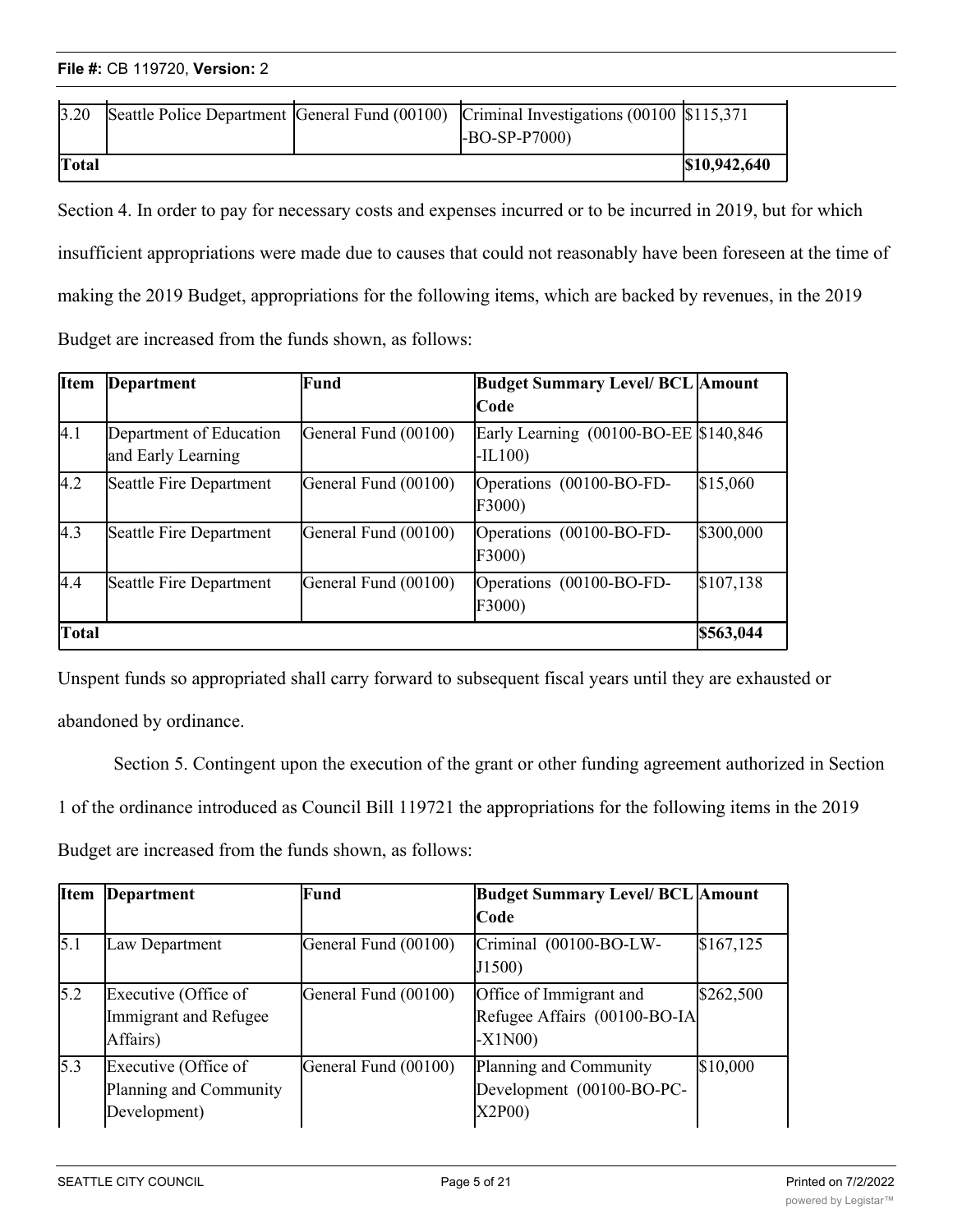#### **File #: CB 119720, Version: 2** Development)

| $\overline{5.4}$ | Seattle Fire Department               | General Fund (00100)                | Operations (00100-BO-FD-<br>F3000)                           | \$67,357  |
|------------------|---------------------------------------|-------------------------------------|--------------------------------------------------------------|-----------|
| $5.\overline{5}$ | Seattle Fire Department               | General Fund (00100)                | Operations (00100-BO-FD-<br>F3000)                           | \$6,519   |
| 5.6              | <b>Seattle Fire Department</b>        | General Fund (00100)                | Operations (00100-BO-FD-<br>F3000)                           | \$42,184  |
| 5.7              | Seattle Fire Department               | General Fund (00100)                | Operations (00100-BO-FD-<br>F3000)                           | \$918,755 |
| $\overline{5.8}$ | Seattle Fire Department               | General Fund (00100)                | Operations (00100-BO-FD-<br>F3000)                           | \$360,000 |
| 5.9              | <b>Seattle Fire Department</b>        | General Fund (00100)                | Operations (00100-BO-FD-<br>F3000)                           | \$709,829 |
| 5.10             | Seattle Fire Department               | General Fund (00100)                | Operations (00100-BO-FD-<br>F3000)                           | \$27,000  |
| 5.11             | Seattle Fire Department               | General Fund (00100)                | Operations (00100-BO-FD-<br>F3000)                           | \$53,651  |
| 5.12             | <b>Seattle Fire Department</b>        | General Fund (00100)                | Operations (00100-BO-FD-<br>F3000)                           | \$34,234  |
| 5.13             | <b>Seattle Police Department</b>      | General Fund (00100)                | Special Operations (00100-BO \$427,988)<br>$-SP-P3400$       |           |
| 5.14             | Seattle Police Department             | General Fund (00100)                | Criminal Investigations (00100<br>$-BO-SP-P7000$             | \$429,000 |
| 5.15             | <b>Seattle Police Department</b>      | General Fund (00100)                | Leadership and Administration<br>$(00100 - BO - SP - P1600)$ | \$70,000  |
| 5.16             | <b>Seattle Police Department</b>      | General Fund (00100)                | Special Operations (00100-BO \$606,044<br>$-SP-P3400$        |           |
| 5.17             | <b>Seattle Police Department</b>      | General Fund (00100)                | Special Operations (00100-BO \$39,000<br>$-SP-P3400$         |           |
| 5.18             | Seattle Police Department             | General Fund (00100)                | Leadership and Administration<br>$(00100 - BO - SP - P1600)$ | \$681,367 |
| 5.19             | Seattle Police Department             | General Fund (00100)                | Leadership and Administration<br>$(00100 - BO - SP - P1600)$ | \$672,410 |
| 5.20             | Seattle Police Department             | General Fund (00100)                | Chief of Police (00100-BO-SP<br>$-P1000)$                    | \$407,038 |
| 5.21             | Seattle Police Department             | General Fund (00100)                | Special Operations (00100-BO \$2,224,707<br>$-SP-P3400$      |           |
| 5.22             | <b>Seattle Police Department</b>      | General Fund (00100)                | Special Operations (00100-BO \$327,000<br>$-SP-P3400$        |           |
| 5.23             | Seattle Public Library                | Library Fund (10410)                | The Seattle Public Library<br>$(10410-BO-SPL)$               | \$8,000   |
| 5.24             | Department of Parks and<br>Recreation | Park and Recreation<br>Fund (10200) | Recreation Facility Programs<br>$(10200 - BO-PR-50000)$      | \$25,000  |

 $\mathcal{L}(\mathcal{L})$ 

**Total \$8,576,708**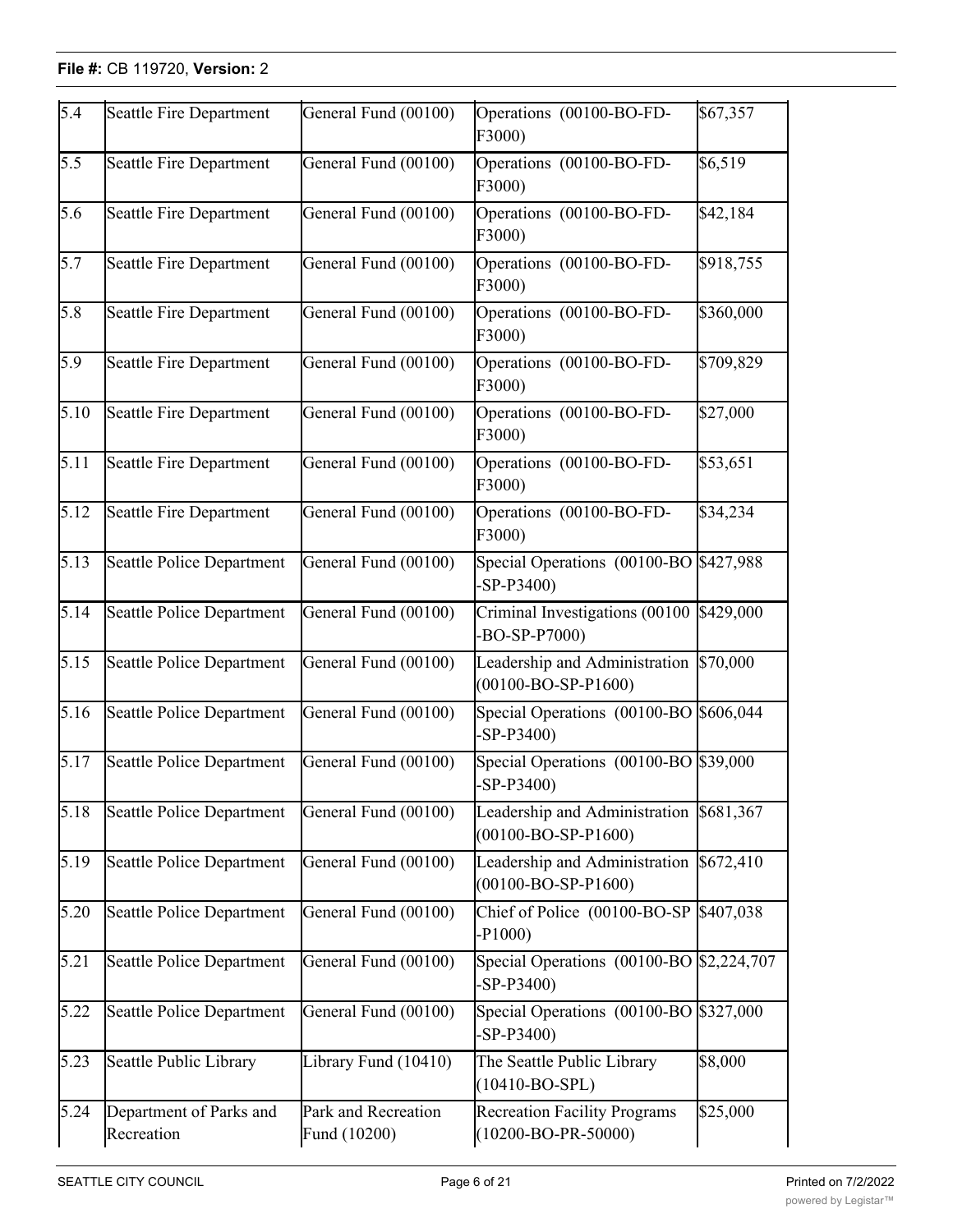<u>records and the creative</u>

**Total \$8,576,708**

Unspent funds so appropriated shall carry forward to subsequent fiscal years until they are exhausted or abandoned by ordinance.

<u>Fund (1020)</u>

Section 6. The appropriations for the following items in the 2019 Adopted Budget are modified, as

(1020<del>-bo-pro-5000-bo-pro-500</del>0)

follows:

|     | <b>Item Department</b>                        | Fund                           | <b>Budget Summary</b>                                                       | <b>Additional Budget</b> |  |
|-----|-----------------------------------------------|--------------------------------|-----------------------------------------------------------------------------|--------------------------|--|
|     |                                               |                                | Level/BCL Code                                                              | Appropriation            |  |
| 6.1 | Finance General                               | General Fund<br>(00100)        | Reserves (00100-BO-FG<br>$-2QDO0$                                           | $($ \$80,000)            |  |
|     | Office of the Community<br>Police Commission  | <b>General Fund</b><br>(00100) | Office of the Community<br>Police Commission<br>$(00100 - BO - CP - X1P00)$ | \$80,000                 |  |
| 6.2 | Finance General                               | General Fund<br>(00100)        | Reserves (00100-BO-FG<br>$-2QDO0$                                           | (\$1,121,349)            |  |
|     | Seattle Center                                | General Fund<br>(00100)        | Campus (00100-BO-SC-<br>60000)                                              | \$55,000                 |  |
|     | Executive (Office of<br>Economic Development) | <b>General Fund</b><br>(00100) | <b>Business Services</b><br>$(00100 - BO - ED - X1D00)$                     | \$58,500                 |  |
|     | Department of<br>Neighborhoods                | General Fund<br>(00100)        | <b>Community Building</b><br>$(00100 - BO-DN-I3300)$                        | \$5,129                  |  |
|     | Department of<br>Neighborhoods                | General Fund<br>(00100)        | Leadership and<br>Administration (00100-<br>BO-DN-I3100)                    | \$10,198                 |  |
|     | Seattle Department of<br>Human Resources      | General Fund<br>(00100)        | Leadership and<br>Administration (00100-<br><b>BO-HR-N5000)</b>             | \$19,741                 |  |
|     | Seattle Department of<br>Human Resources      | General Fund<br>(00100)        | HR Services (00100-BO<br>-HR-N6000)                                         | \$11,313                 |  |
|     | Seattle Fire Department                       | General Fund<br>(00100)        | Operations (00100-BO-<br>FD-F3000)                                          | \$907,468                |  |
|     | <b>Executive (City Budget</b><br>Office)      | General Fund<br>(00100)        | City Budget Office<br>$(00100 - BO - CB - CZ000)$                           | \$54,000                 |  |
| 6.3 | Human Services<br>Department                  | General Fund<br>(00100)        | Preparing Youth for<br>Success (00100-BO-HS-<br>H2000)                      | $(\$50,000)$             |  |
|     | Executive (Office for<br>Civil Rights)        | General Fund<br>(00100)        | Civil Rights (00100-BO-<br>CR-X1R00)                                        | \$50,000                 |  |

(50410)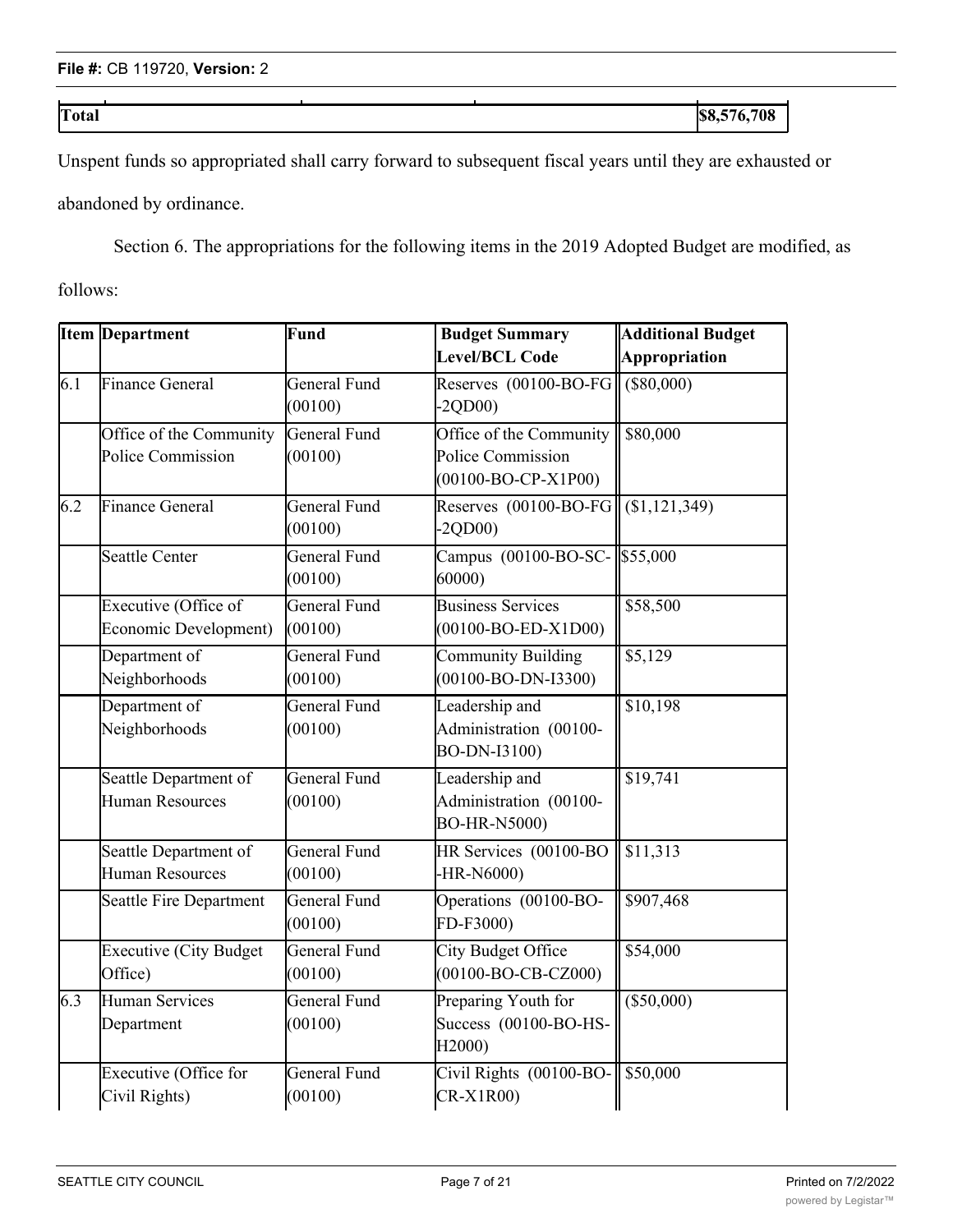(<del>)</del>

<u>Civil Rights) (Civil Rights)</u>

| 6.4 | Seattle Department of<br>Information Technology | Information<br>Technology Fund<br>(50410) | Engineering and<br>Operations (50410-BO-<br>IT-D3000)    | \$2,036,000   |
|-----|-------------------------------------------------|-------------------------------------------|----------------------------------------------------------|---------------|
|     |                                                 |                                           | IT Initiatives (50410-BO<br>$-IT-D9000$                  | (\$2,036,000) |
| 6.5 | Seattle Department of<br>Information Technology | Information<br>Technology Fund<br>(50410) | Engineering and<br>Operations (50410-BO-<br>IT-D3000)    | \$193,000     |
|     |                                                 |                                           | IT Initiatives (50410-BO<br>$-IT-D9000$                  | (\$193,000)   |
| 6.6 | Seattle Department of<br>Information Technology | Information<br>Technology Fund<br>(50410) | Engineering and<br>Operations (50410-BO-<br>IT-D3000)    | \$906,000     |
|     |                                                 |                                           | IT Initiatives (50410-BOI<br>$-IT-D9000$                 | $(\$906,000)$ |
| 6.7 | Seattle Department of<br>Information Technology | Information<br>Technology Fund<br>(50410) | IT Initiatives (50410-BO   \$137,102<br>$-IT-D9000$      |               |
|     |                                                 |                                           | Leadership and<br>Administration (50410-<br>BO-IT-D1000) | (\$137,102)   |
|     | <b>Net Change</b>                               |                                           |                                                          | <b>SO</b>     |

<u>CR-X1R00)</u><br>CR-X1R000<br>CR-X1R0000 (CR-X1R0000)

Section 7. The Skagit - Facilities Energy Conservation Program (MC-CL-XS6515), as described in Attachment A to this ordinance, the Transportation Electrification Project (MC-CL-XF9239) as described in Attachment B to this ordinance, and the Battery Street Portal Park Development project (MC-PR-21015), as described in Attachment C to this ordinance are established in the 2019-2024 Adopted Capital Improvement Program.

Section 8. Appropriations in the 2019 Adopted Budget and project allocations in the 2019-2024 Adopted Capital Improvement Program are reduced as follows:

|     | <b>Item</b> Department                  | Fund    | <b>Budget</b>                    | <b>BCL</b>    | <b>CIP</b> Project | <b>Allocation</b> |
|-----|-----------------------------------------|---------|----------------------------------|---------------|--------------------|-------------------|
|     |                                         |         | Summary Level/Appropriation Name |               |                    | (in 8000's)       |
|     |                                         |         | <b>BCL Code</b>                  | <b>Change</b> |                    |                   |
| 8.1 | <b>Seattle</b>                          | Move    | Major                            | (\$1,372,957) | Arterial           | $((\$1,384))$     |
|     | Department of Seattle Levy Maintenance/ |         |                                  |               | Asphalt and        | \$11              |
|     | Transportation Fund                     |         | Replacement                      |               | Concrete           |                   |
|     |                                         | (10398) | (10398-BC-TR-                    |               | Program (MC-       |                   |
|     |                                         |         | 19001)                           |               | <b>TR-C070)</b>    |                   |

Seattle Levy

Baker

(\$1,722)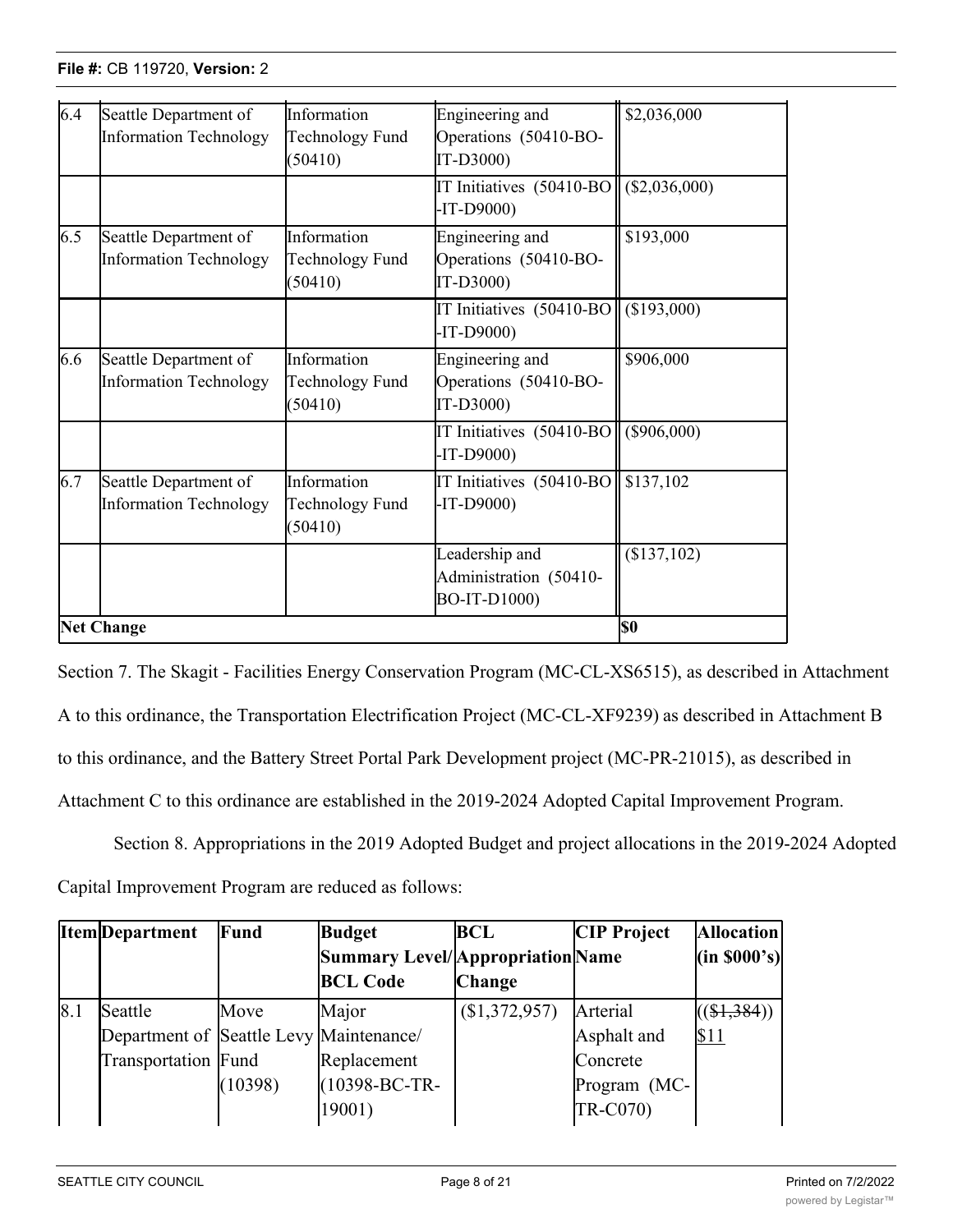| 8.2   | Seattle             | Move    | Mobility-Capital $(\$24,390)$            |                | Accessible Mt. $((\$1,746))$ |         |
|-------|---------------------|---------|------------------------------------------|----------------|------------------------------|---------|
|       |                     |         | Department of Seattle Levy (10398-BC-TR- |                | Baker                        | \$1,722 |
|       | Transportation Fund |         | 19003)                                   |                | Implementation               |         |
|       |                     | (10398) |                                          |                | $(MC-TR-C002)$               |         |
| Total |                     |         |                                          | (S1, 397, 347) |                              |         |

(10398-BC-TR-

19001)

Section 9. To pay for necessary capital costs and expenses incurred or to be incurred, but for which insufficient appropriations were made due to causes that could not reasonably have been foreseen at the time the 2019 Budget was adopted, appropriations in the 2019 Adopted Budget and project allocations in the 2019-2024 Adopted Capital Improvement Program are increased as follows:

Program (MC-

Transfer (1980)

|               |                 | <b>Budget</b>                                                                                                 | <b>BCL</b>  | <b>CIP Project</b>         | <b>Allocation</b>  |
|---------------|-----------------|---------------------------------------------------------------------------------------------------------------|-------------|----------------------------|--------------------|
|               |                 | Summary                                                                                                       |             |                            | (in 8000's)        |
|               |                 | <b>Level/BCL</b>                                                                                              | Change      |                            |                    |
|               |                 | Code                                                                                                          |             |                            |                    |
|               |                 | <b>FAS Project</b>                                                                                            | \$8,500,000 | Customer                   | $((\$4,676))$      |
| Finance $\&$  |                 |                                                                                                               |             | Requested                  | \$13,176           |
| Administrativ |                 | Services                                                                                                      |             | Tenant                     |                    |
| e Services    | Fund (50300)    | $(50300 - BC -$                                                                                               |             | Improvement                |                    |
|               |                 | FA-                                                                                                           |             | Program (MC-               |                    |
|               |                 | <b>FASPDS)</b>                                                                                                |             | FA-FASPDS)                 |                    |
|               |                 | <b>FAS Project</b>                                                                                            | \$5,000,000 | <b>City Facilities</b>     | $((\$914))$        |
| Finance $\&$  | Administrativ   | Delivery                                                                                                      |             | Project                    | \$5,914            |
| Administrativ |                 | Services                                                                                                      |             | Delivery                   |                    |
| e Services    | Fund (50300)    | $(50300 - BC -$                                                                                               |             | Services (MC-              |                    |
|               |                 | FA-                                                                                                           |             | FA-CTYPDS)                 |                    |
|               |                 | <b>FASPDS)</b>                                                                                                |             |                            |                    |
| Seattle City  | Light Fund      | Customer                                                                                                      | \$2,000,000 | Medium                     | $((\$14,947))$     |
| Light         | (41000)         | Focused -                                                                                                     |             | Overhead and               | \$16,947           |
|               |                 | CIP (41000-                                                                                                   |             | Underground                |                    |
|               |                 | $BC-CL-Z$                                                                                                     |             | Services (MC-              |                    |
|               |                 |                                                                                                               |             | CL-ZS8366)                 |                    |
| Seattle City  | Light Fund      | Financial                                                                                                     | \$1,052,000 | DSM Tracking $((\$1,219))$ |                    |
| Light         | (41000)         | Services -                                                                                                    |             | & Reporting                | \$2,271            |
|               |                 | CIP (41000-                                                                                                   |             | System (MC-                |                    |
|               |                 | BC-CL-W)                                                                                                      |             | CL-WF9928)                 |                    |
|               | Item Department | Fund<br>Department of Finance and<br>Administrativ<br>le Services<br>Department of Finance and<br>le Services | Delivery    |                            | Appropriation Name |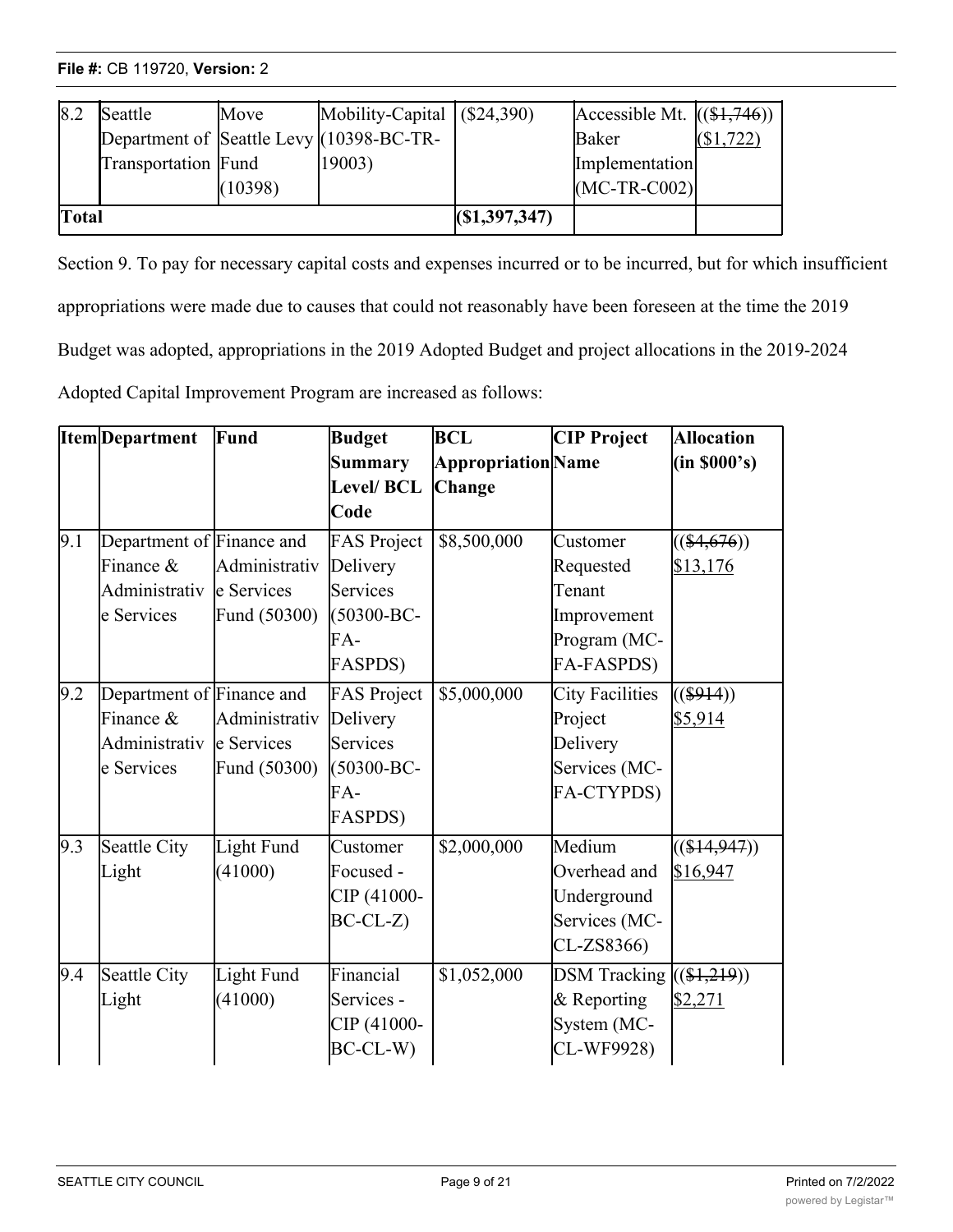| 9.5 | Seattle City | Light Fund | Power                  | \$2,000,000 | Transportation              | $((\$0) \$2,000)$ |
|-----|--------------|------------|------------------------|-------------|-----------------------------|-------------------|
|     | Light        | (41000)    | Supply $\&$            |             | Electrification             |                   |
|     |              |            | Environ                |             | Project (MC-                |                   |
|     |              |            | Affairs - CIP          |             | CL-XF9239)                  |                   |
|     |              |            | $(41000 - BC -$        |             |                             |                   |
|     |              |            | $CL-X)$                |             |                             |                   |
| 9.6 | Seattle City | Light Fund | Power                  | \$1,208,000 | Safety                      | $((\$2,196))$     |
|     | Light        | (41000)    | Supply $\&$            |             | Modifications               | \$1,784           |
|     |              |            | Environ                |             | $(MC-CL-$                   |                   |
|     |              |            | Affairs - CIP          |             | XF9006)                     |                   |
|     |              |            | $(41000 - BC -$        |             |                             |                   |
|     |              |            | $CL-X)$                |             |                             |                   |
|     |              |            |                        |             | <b>Building</b>             | $((\$2,058))$     |
|     |              |            |                        |             | Envelope                    | \$3,740           |
|     |              |            |                        |             | <b>Upgrades</b> (MC         |                   |
|     |              |            |                        |             | $-CL-XF9072$                |                   |
|     |              |            |                        |             | Office                      | $((\$1,483))$     |
|     |              |            |                        |             | Furniture and               | \$383             |
|     |              |            |                        |             | Equipment                   |                   |
|     |              |            |                        |             | Purchase (MC-               |                   |
|     |              |            |                        |             | CL-XF9103)                  |                   |
|     |              |            |                        |             | Workplace and $((\$2,667))$ |                   |
|     |              |            |                        |             | Process                     | \$1,267           |
|     |              |            |                        |             | Improvement                 |                   |
|     |              |            |                        |             | $(MC-CL-$                   |                   |
|     |              |            |                        |             | XF9159)                     |                   |
|     |              |            |                        |             | Substation                  | $((\$289))$       |
|     |              |            |                        |             | Comprehensiv \$1,119        |                   |
|     |              |            |                        |             |                             |                   |
|     |              |            |                        |             | Improvements                |                   |
|     |              |            |                        |             | $(MC-CL-$<br>XF9161)        |                   |
|     |              |            |                        |             |                             |                   |
|     |              |            |                        |             | Energy                      | $($ \$854))       |
|     |              |            |                        |             | Conservation                | \$2,462           |
|     |              |            |                        |             | $(MC-CL-$                   |                   |
|     |              |            |                        |             | XF9320)                     |                   |
| 9.7 | Seattle City | Light Fund | Transmission \$360,000 |             | <b>Broad Street</b>         | $((\$3,651))$     |
|     | Light        | (41000)    | and<br>Distribution    |             | Substation -                | \$4,011           |
|     |              |            | CIP (41000             |             | Network (MC-<br>CL-YN8203)  |                   |
|     |              |            | $-BC-CL-Y)$            |             |                             |                   |
|     |              |            |                        |             |                             |                   |

CIP (41000- BC-CL-W)

System (MC-<u>Classical Classical Classical</u>

Transportation

Mobility-

 $\frac{1}{1,5,5,5}$ )),  $\frac{1}{1,5,5,5}$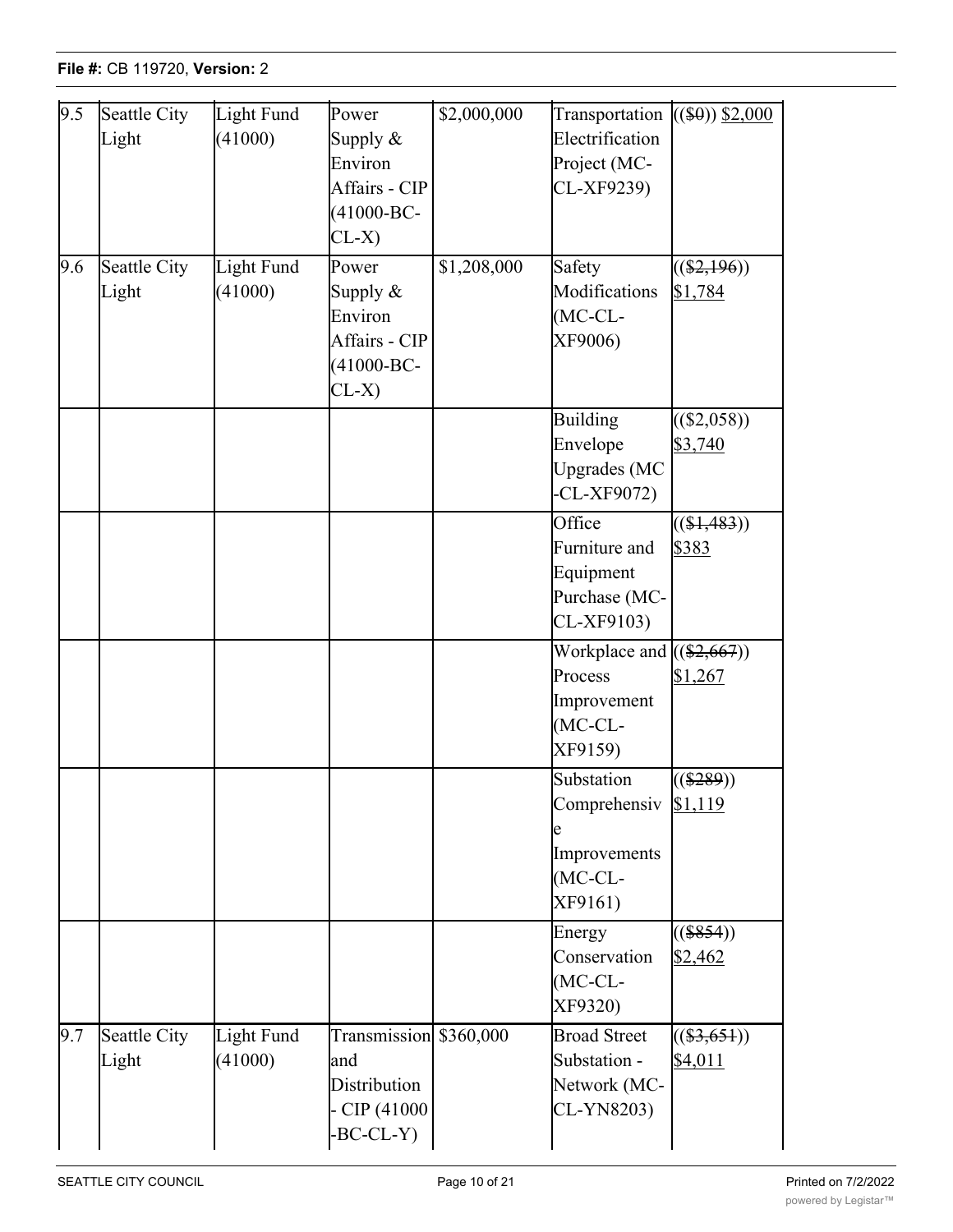| Seattle<br>Department of Fund (13000)<br>Transportation | Transportation Mobility-                                                                                                       |                                                                                                                                                                                                                                                                                                                                                                                           | \$1,100,000                                                                                    | <b>Bike Master</b>                                                              | $((\$1,552))$                            |
|---------------------------------------------------------|--------------------------------------------------------------------------------------------------------------------------------|-------------------------------------------------------------------------------------------------------------------------------------------------------------------------------------------------------------------------------------------------------------------------------------------------------------------------------------------------------------------------------------------|------------------------------------------------------------------------------------------------|---------------------------------------------------------------------------------|------------------------------------------|
|                                                         |                                                                                                                                | Capital<br>$(13000 - BC -$<br>TR-19003)                                                                                                                                                                                                                                                                                                                                                   |                                                                                                | Plan -<br>Greenways<br>$MC-TR-$                                                 | \$2,652                                  |
| Seattle                                                 | <b>Bridging The</b>                                                                                                            | Capital<br>$(10394 - BC -$<br>TR-19003)                                                                                                                                                                                                                                                                                                                                                   | $\overline{$5,786}$                                                                            | New Traffic<br>Signals (MC-<br>TR-C020)                                         | $((\$0))$ \$6                            |
| Information<br>Technology                               |                                                                                                                                | Capital<br>Improvemen<br>$(50410 - BC -$<br>IT-C7000)                                                                                                                                                                                                                                                                                                                                     | \$650,000                                                                                      | Criminal<br>Information<br>System<br>Projects (MC-<br>IT-C6304)                 | $((\$8,236))$<br>\$8,886                 |
|                                                         |                                                                                                                                | <b>Building For</b><br>The Future<br>$(10200 - BC -$<br>PR-20000)                                                                                                                                                                                                                                                                                                                         | \$1,070,000                                                                                    | Develop 14<br>New Parks at<br>Land-Banked<br>Sites (MC-PR-<br>21003)            | $((\$0) \ 1,070)$                        |
| Parks and                                               | Levy Fund<br>(33860)                                                                                                           | 2008 Parks<br>Levy (33860)<br>-BC-PR-<br>10000)                                                                                                                                                                                                                                                                                                                                           | \$1,569,000                                                                                    | Neighborhood<br>Parks &<br>Playgrounds-<br>2008 Parks<br>Levy (MC-PR-<br>16001) | (31, 586)<br>\$3,155                     |
|                                                         |                                                                                                                                |                                                                                                                                                                                                                                                                                                                                                                                           | $\frac{1}{600,000}$                                                                            | Renovations<br>$(MC-PR-$<br>41039)                                              | $((\$2,346))$<br>\$2,946                 |
| Parks and                                               | (33130)                                                                                                                        | <b>SR520</b><br>$(33130 - BC -$<br>PR-60000)                                                                                                                                                                                                                                                                                                                                              | \$250,000                                                                                      | <b>Bryant Site</b><br>Development<br>$(MC-PR-$<br>61002)                        | ( \$6,800)<br>\$7,050                    |
| Parks and                                               | Remediation<br>(33130)                                                                                                         | <b>SR520</b><br>$(33130 - BC -$<br>PR-60000)                                                                                                                                                                                                                                                                                                                                              | \$794,000                                                                                      | Arboretum<br>Waterfront<br>Trail<br>Renovation<br>$(MC-PR-$<br>61003)           | (1,105)<br>\$1,899                       |
|                                                         | $9.10$ Seattle<br>Parks and<br>Recreation<br>Recreation<br>Parks and<br>Recreation<br>Recreation<br>Recreation<br><b>Total</b> | Department of Gap Levy<br>Transportation Fund (10394)<br>Information<br>Department of Technology<br>Fund (50410)<br>9.11 Department of Park and<br>Recreation<br>Fund (10200)<br>Department of 2008 Parks<br>9.13 Department of 2013 King<br><b>County Parks</b><br>Levy $(36000)$<br>$9.14$ Department of Park<br>Mitigation &<br>Remediation<br>9.15 Department of Park<br>Mitigation & | Mobility-<br>t Projects<br>Fix It First<br>(36000-BC-<br>PR-40000)<br>Mitigation<br>Mitigation | \$26,158,786                                                                    | C <sub>063</sub><br>Justice<br>Play Area |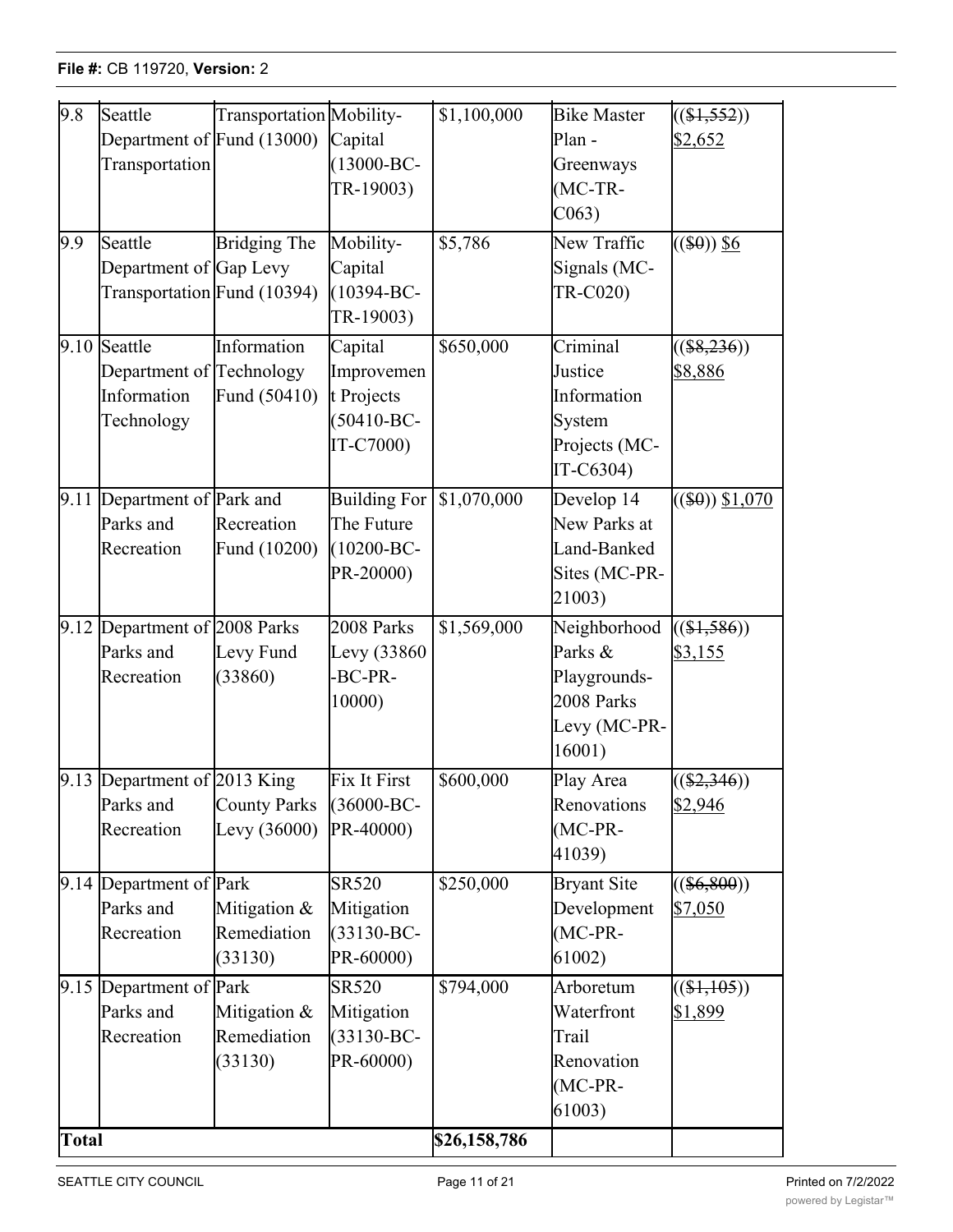Allocation modifications for the Seattle Department of Transportation, Seattle Public Utilities, and Seattle City

Light in this section shall operate for the purposes of increasing or decreasing the base for the limit imposed by

subsection 4(c) of Ordinance 125724.

Section 10. Appropriations in the 2019 Adopted Budget and project allocations in the 2019-2024

Adopted Capital Improvement Program, which are backed by revenues, are modified as follows:

| <b>Item</b> | Department     | Fund                       | <b>Budget</b>       | <b>Additional</b>      | <b>CIP Project</b>            | <b>Allocation</b> |
|-------------|----------------|----------------------------|---------------------|------------------------|-------------------------------|-------------------|
|             |                |                            | Summary             | <b>Budget</b>          | <b>Name</b>                   | (in 8000's)       |
|             |                |                            | Level/ BCL          | <b>Appropriation</b>   |                               |                   |
|             |                |                            | Code                |                        |                               |                   |
| 10.1        | Seattle        | Transportation             | Mobility-           | $\overline{1,151,393}$ | Burke-Gilman                  | $((\$2,567))$     |
|             | Department of  | Fund (13000)               | Capital             |                        | Trail Extension               | \$3,718           |
|             | Transportation |                            | $(13000 - BC -$     |                        | $(MC-TR-C044)$                |                   |
|             |                |                            | TR-19003)           |                        |                               |                   |
| 10.2        | Seattle        | Transportation             | Mobility-           | \$118,984              | 23rd Avenue                   | $($ (\$849))      |
|             | Department of  | Fund (13000)               | Capital             |                        | Corridor                      | \$968             |
|             | Transportation |                            | $(13000 - BC -$     |                        | Improvements                  |                   |
|             |                |                            | TR-19003)           |                        | $(MC-TR-C037)$                |                   |
|             |                | Move Seattle               | Mobility-           | \$500,000              | 23rd Avenue                   | $((\$5,363))$     |
|             |                | Levy Fund                  | Capital             |                        | Corridor                      | \$5,863           |
|             |                | (10398)                    | $(10398 - BC -$     |                        | Improvements                  |                   |
|             |                |                            | TR-19003)           |                        | $(MC-TR-C037)$                |                   |
| 10.3        | Seattle        | Transportation             | Mobility-           | \$613,274              | Pedestrian Master             | $((\$5,767))$     |
|             | Department of  | Fund (13000)               | Capital             |                        | Plan - New                    | \$6,380           |
|             | Transportation |                            | $(13000 - BC -$     |                        | Sidewalks (MC-                |                   |
|             |                |                            | TR-19003)           |                        | TR-C058)                      |                   |
| 10.4        | Seattle        | Transportation             | Mobility-           | \$1,457,249            | Heavy Haul                    | $((\$4,992))$     |
|             | Department of  | Fund (13000)               | Capital             |                        | Network Program               | \$6,449           |
|             | Transportation |                            | $(13000 - BC -$     |                        | East Marginal                 |                   |
|             |                |                            | TR-19003)           |                        | Way (MC-TR-                   |                   |
|             |                |                            |                     |                        | C <sub>090</sub>              |                   |
| 10.5        | Seattle        | Transportation             | Mobility-           | \$21,401               | <b>Transit Corridor</b>       | $((\$3,586))$     |
|             | Department of  | Fund (13000)               | Capital             |                        | Improvements                  | \$3,607           |
|             | Transportation |                            | $(13000 - BC -$     |                        | $(MC-TR-C029)$                |                   |
|             |                |                            | TR-19003)           |                        |                               |                   |
| 10.6        | Department of  | Park and                   | <b>Fix It First</b> | \$500,000              | Beach Restoration $((\$350))$ |                   |
|             | Parks and      | Recreation Fund (10200-BC- |                     |                        | Program (MC-PR \$850          |                   |
|             | Recreation     | (10200)                    | PR-40000)           |                        | $-41006$                      |                   |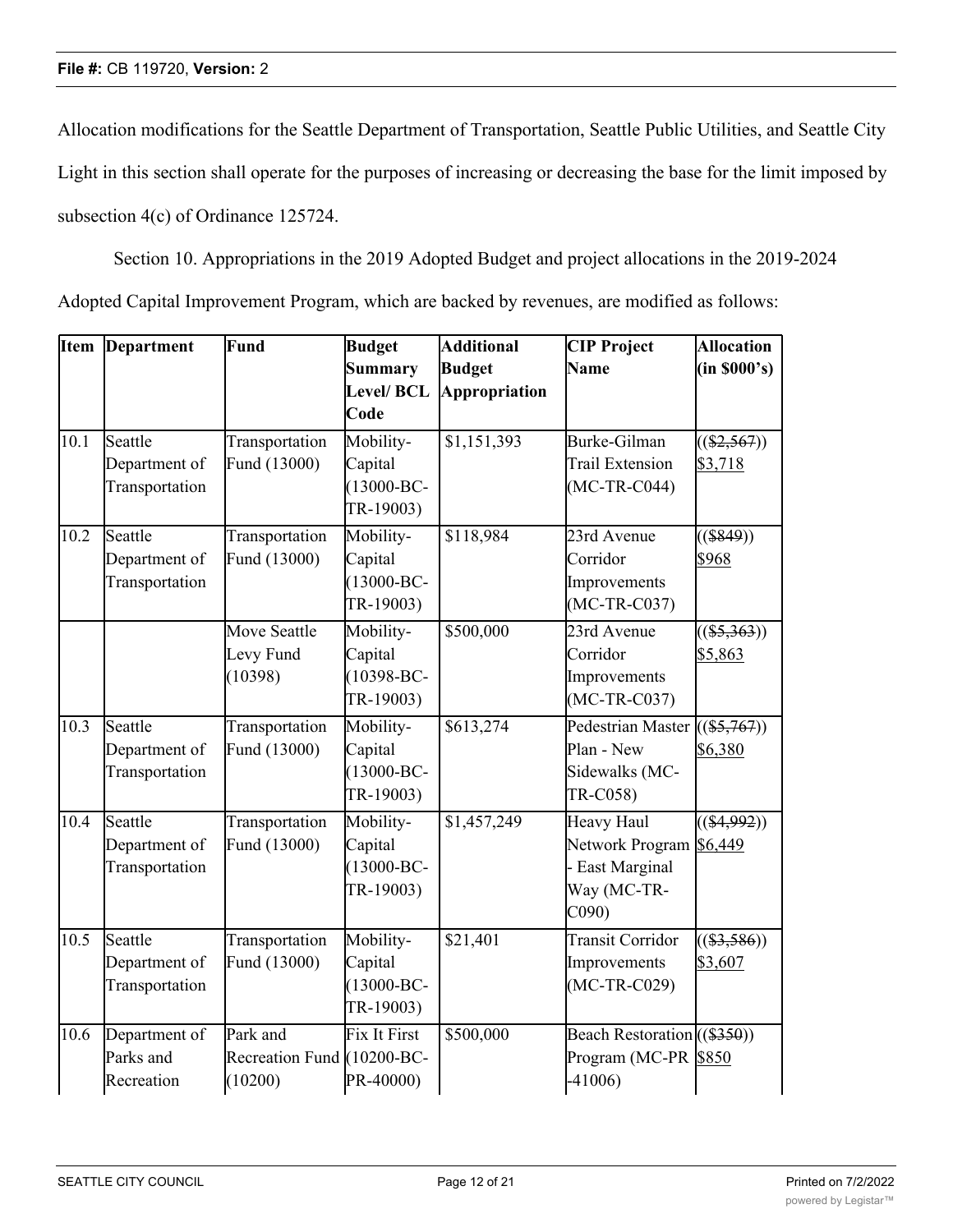| 10.7 | Department of<br>Parks and<br>Recreation       | Park and<br>Recreation Fund (10200-BC-<br>(10200) | Fix It First<br>PR-40000)                           | \$525,000   | Beach Restoration ((\$850))<br>Program (MC-PR $$1,375$<br>$-41006$             |                          |
|------|------------------------------------------------|---------------------------------------------------|-----------------------------------------------------|-------------|--------------------------------------------------------------------------------|--------------------------|
| 10.8 | Department of<br>Parks and<br>Recreation       | Park and<br>Recreation Fund The Future<br>(10200) | <b>Building For</b><br>$(10200 - BC -$<br>PR-20000) | \$520,000   | Major Projects<br>Challenge Fund<br>$(MC-PR-21002)$                            | $((\$0))$ \$520          |
| 10.9 | Department of<br>Parks and<br>Recreation       | Park and<br>Recreation Fund The Future<br>(10200) | <b>Building For</b><br>$(10200 - BC -$<br>PR-20000) | \$500,000   | Major Projects<br>Challenge Fund<br>$(MC-PR-21002)$                            | $((\$520))$<br>\$1,020   |
|      | 10.10 Department of<br>Parks and<br>Recreation | Park and<br>Recreation Fund (10200-BC-<br>(10200) | Fix It First<br>PR-40000)                           | \$350,000   | Major<br>Maintenance<br>Backlog and<br>Asset<br>Management (MC<br>$-PR-41001)$ | $((\$1,426))$<br>\$1,776 |
|      | 10.11 Department of<br>Parks and<br>Recreation | Park and<br>Recreation Fund (10200-BC-<br>(10200) | Fix It First<br>PR-40000)                           | \$90,000    | <b>Seward Park</b><br>Forest Restoration \$154<br>$(MC-PR-41013)$              | $((\$64))$               |
|      | <b>Net Change</b>                              |                                                   |                                                     | \$6,347,301 |                                                                                |                          |

PR-40000)

-41006)

Allocation modifications for the Seattle Department of Transportation, Seattle Public Utilities, and Seattle City Light in this section shall operate for the purposes of increasing or decreasing the base for the limit imposed by subsection 4(c) of Ordinance 125724.

Section 11. Appropriations in the 2019 Adopted Budget and project allocations in the 2019-2024

Adopted Capital Improvement Program, which are backed by revenues, are modified as follows:

|      | <b>Item Department</b> | Fund                  | <b>Budget</b><br>Summary<br><b>Level/ BCL</b><br>Code    | <b>Additional</b><br><b>Budget</b><br><b>Appropriation</b> | <b>CIP Project Name Allocation</b>                          | $(\text{in } $000's)$    |
|------|------------------------|-----------------------|----------------------------------------------------------|------------------------------------------------------------|-------------------------------------------------------------|--------------------------|
| 11.1 | Seattle City<br>Light  | Light Fund<br>(41000) | Customer<br>Focused - CIP<br>$(41000 - BC -$<br>$CL-Z$ ) | $(\$3,500,000)$                                            | Transportation<br>Streetlights (MC-<br>CL-ZL8377)           | $((\$6,759))$<br>\$5,759 |
|      |                        |                       |                                                          |                                                            | Streetlight LED<br>Conversion<br>Program (MC-CL-<br>ZL8441) | $((\$7,148))$<br>\$5,148 |

and University of the University

\$3,345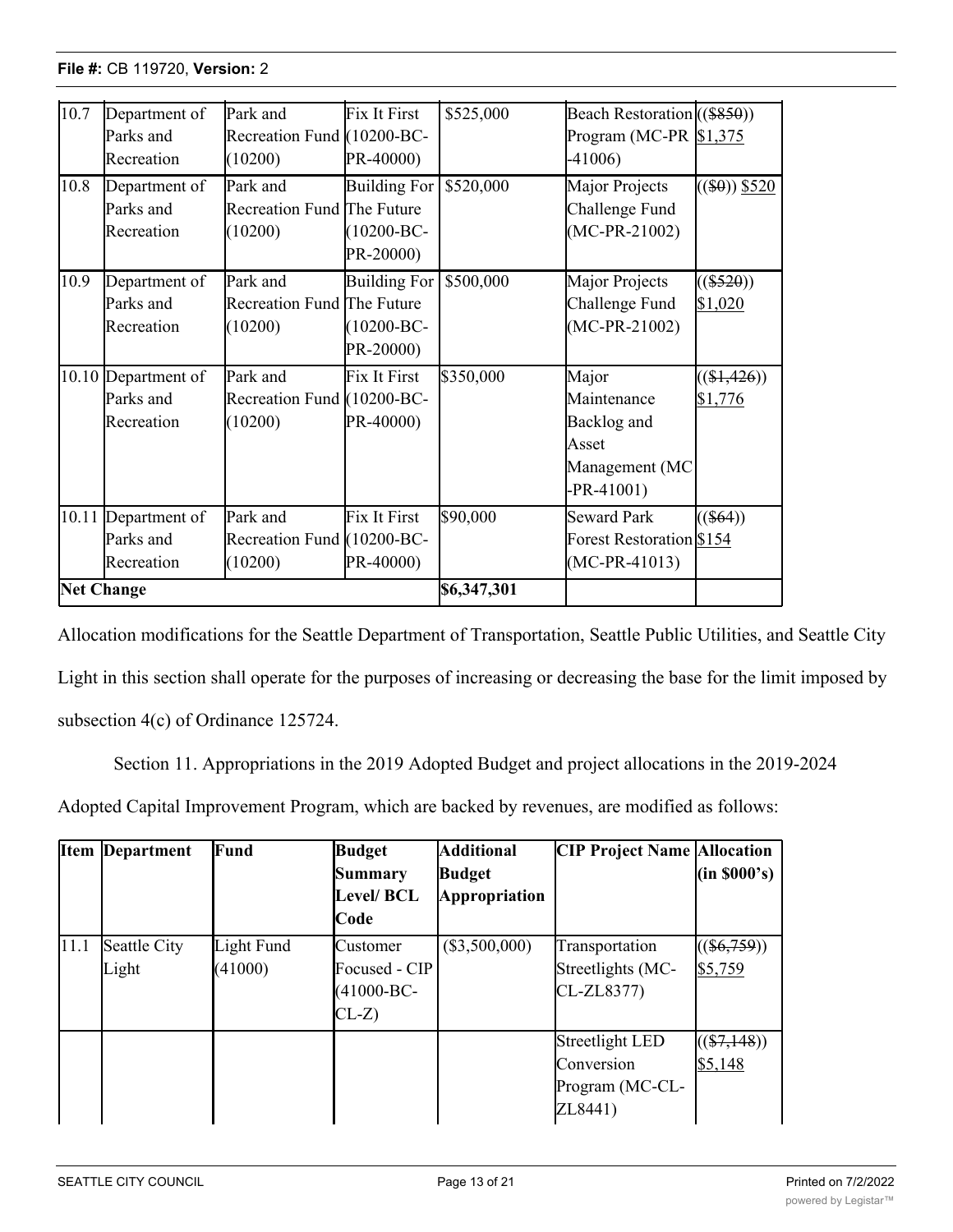|  |                                                                         |              | Large Overhead<br>and Underground<br>Services (MC-CL-<br>ZS8365)                      | $((\$3,845))$<br>\$3,345            |
|--|-------------------------------------------------------------------------|--------------|---------------------------------------------------------------------------------------|-------------------------------------|
|  | Power Supply<br>& Environ<br>Affairs - CIP<br>$(41000 - BC -$<br>$CL-X$ | \$12,550,000 | Boundary -<br>Licensing<br>Mitigation (MC-CL<br>$-XB6987)$                            | $((\$54,537))$<br>\$41,987          |
|  | Transmission<br>and<br>Distribution -<br>CIP (41000-<br>$BC-CL-Y)$      | \$16,050,000 | Distribution Area<br>Communications<br>Networks (MC-CL-<br>YD9307)                    | $((\$3,119))$<br>\$2,619            |
|  |                                                                         |              | Network<br>Maintenance Hole<br>and Vault Rebuild<br>$(MC-CL-YN8130)$                  | $((\$3,271))$<br>\$2,271            |
|  |                                                                         |              | Massachusetts<br><b>Street Substation -</b><br>Networks (MC-CL-<br>YN8202)            | $((\$4,182))$<br>\$2,682            |
|  |                                                                         |              | Denny Substation - $((\$2,255))$<br>Network (MC-CL- \$26,255<br>YN8404)               |                                     |
|  |                                                                         |              | First Hill - Network $((\$876))$<br>Load Transfer (MC \$26<br>-CL-YN8407)             |                                     |
|  |                                                                         |              | Underground<br>Equipment<br>Replacements (MC<br>$-CL-YR8353)$                         | $((\$14,734))$<br>\$13,734          |
|  |                                                                         |              | Overhead 26kV<br>Conversion (MC-<br>CL-YR8358)                                        | $((\$676))$<br>\$376                |
|  |                                                                         |              | Vista Switch<br>Automation (MC-<br>CL-YR8483)                                         | $\sqrt{((\$382))}\ \frac{\$2}{\$2}$ |
|  |                                                                         |              | Substation Breaker<br>Replacements and<br>Reliability<br>Additions (MC-CL-<br>YS7779) | $((\$6,904))$<br>\$6,154            |

Reliability (MC-CL

\$2,400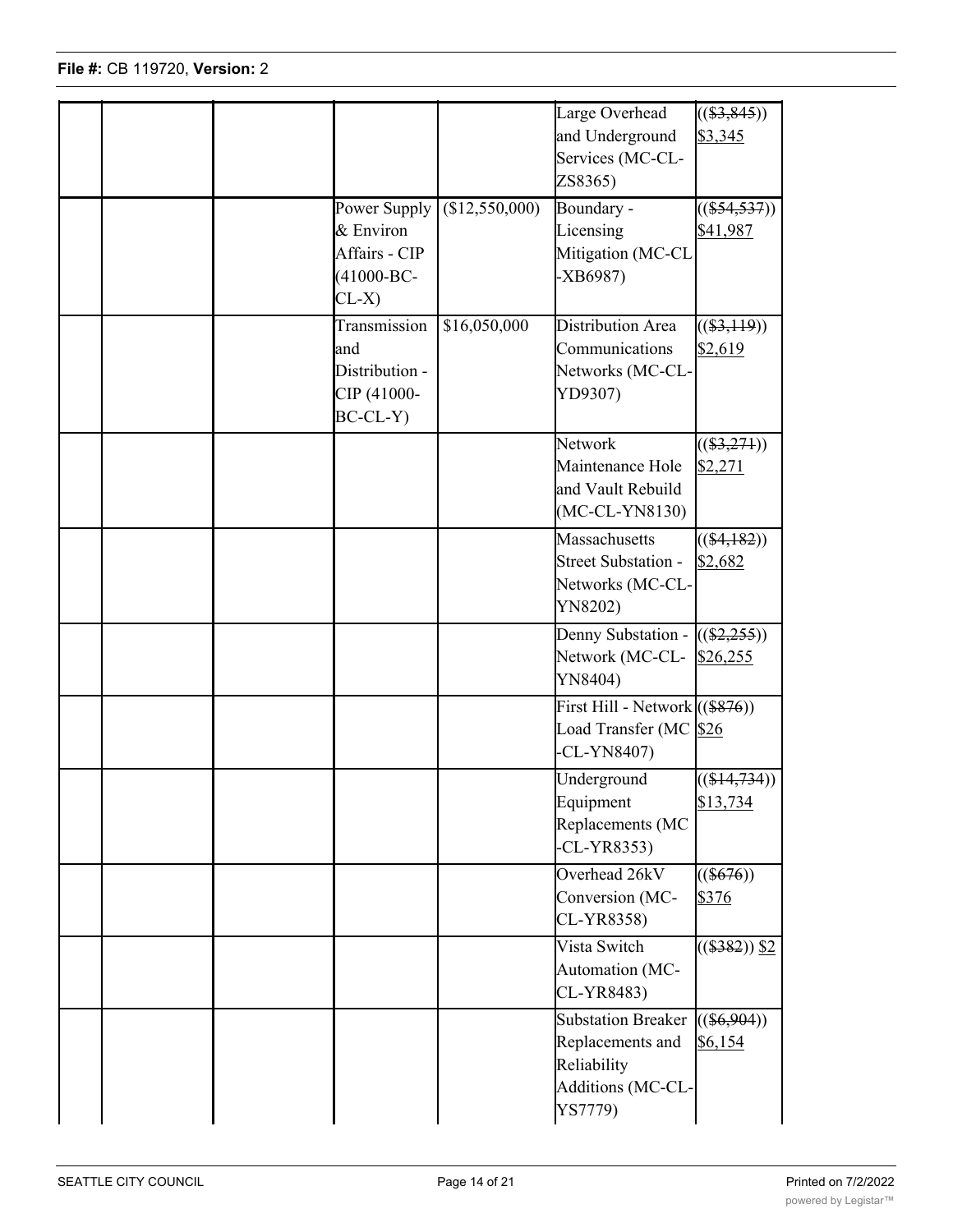|      |                       |                       |                                                                         |                 | Transmission<br>Reliability (MC-CL \$2,400<br>$-YT7104)$                                                             | $((\$3,500))$                     |
|------|-----------------------|-----------------------|-------------------------------------------------------------------------|-----------------|----------------------------------------------------------------------------------------------------------------------|-----------------------------------|
|      |                       |                       |                                                                         |                 | Transmission Inter- $((\$676))$<br>Agency (MC-CL-<br>YT7105)                                                         | \$606                             |
|      |                       |                       |                                                                         |                 | <b>Transmission Line</b><br>Reconductoring<br>(MC-CL-YT8462)                                                         | $((\$3,843))$<br>\$3,343          |
| 11.2 | Seattle City<br>Light | Light Fund<br>(41000) | Customer<br>Focused - CIP<br>$(41000 - BC -$<br>$CL-Z$                  | $(\$90,000)$    | <b>Network Additions</b><br>and Services: First<br>Hill,<br>Massachusetts,<br>Union & University<br>$(MC-CL-ZS8364)$ | $((\$5,319))$<br>\$5,229          |
|      |                       |                       | Transmission<br>and<br>Distribution -<br>CIP (41000-<br>$BC-CL-Y$       | \$90,000        | <b>Broad Street</b><br>Substation -<br>Network (MC-CL-<br>YN8203)                                                    | $((\$4,011))$<br>\$4,851          |
|      |                       |                       |                                                                         |                 | Communications<br>Improvements (MC<br>$-CL-YP9009$                                                                   | $((\$1,586))$<br>\$836            |
| 11.3 | Seattle City<br>Light | Light Fund<br>(41000) | Customer<br>Focused - CIP<br>$(41000 - BC -$<br>$CL-Z$                  | \$3,000,000     | Medium Overhead<br>and Underground<br>Services (MC-CL-<br>ZS8366)                                                    | $((\$14,947))$<br>\$17,947        |
|      |                       |                       | Financial<br>Services - CIP<br>$(41000 - BC -$<br>$CL-W$                | $(\$2,000,000)$ | PeopleSoft<br>Reimplementation - \$71<br>City Light (MC-CL<br>-WF9970)                                               | $((\$2,071))$                     |
|      |                       |                       | Power Supply<br>& Environ<br>Affairs - CIP<br>$(41000 - BC -$<br>$CL-X$ | (\$1,000,000)   | Skagit - Boat<br>Facility<br>Improvements (MC<br>$-CL-XS6540$                                                        | $\overline{((\$1,521))}$<br>\$521 |
| 11.4 | Seattle City<br>Light | Light Fund<br>(41000) | Customer<br>Focused - CIP<br>$(41000 - BC -$<br>$CL-Z$                  | \$0             | <b>Meter Additions</b><br>$(MC-CL-ZS8054)$                                                                           | $((\$4,675))$<br>\$5,675          |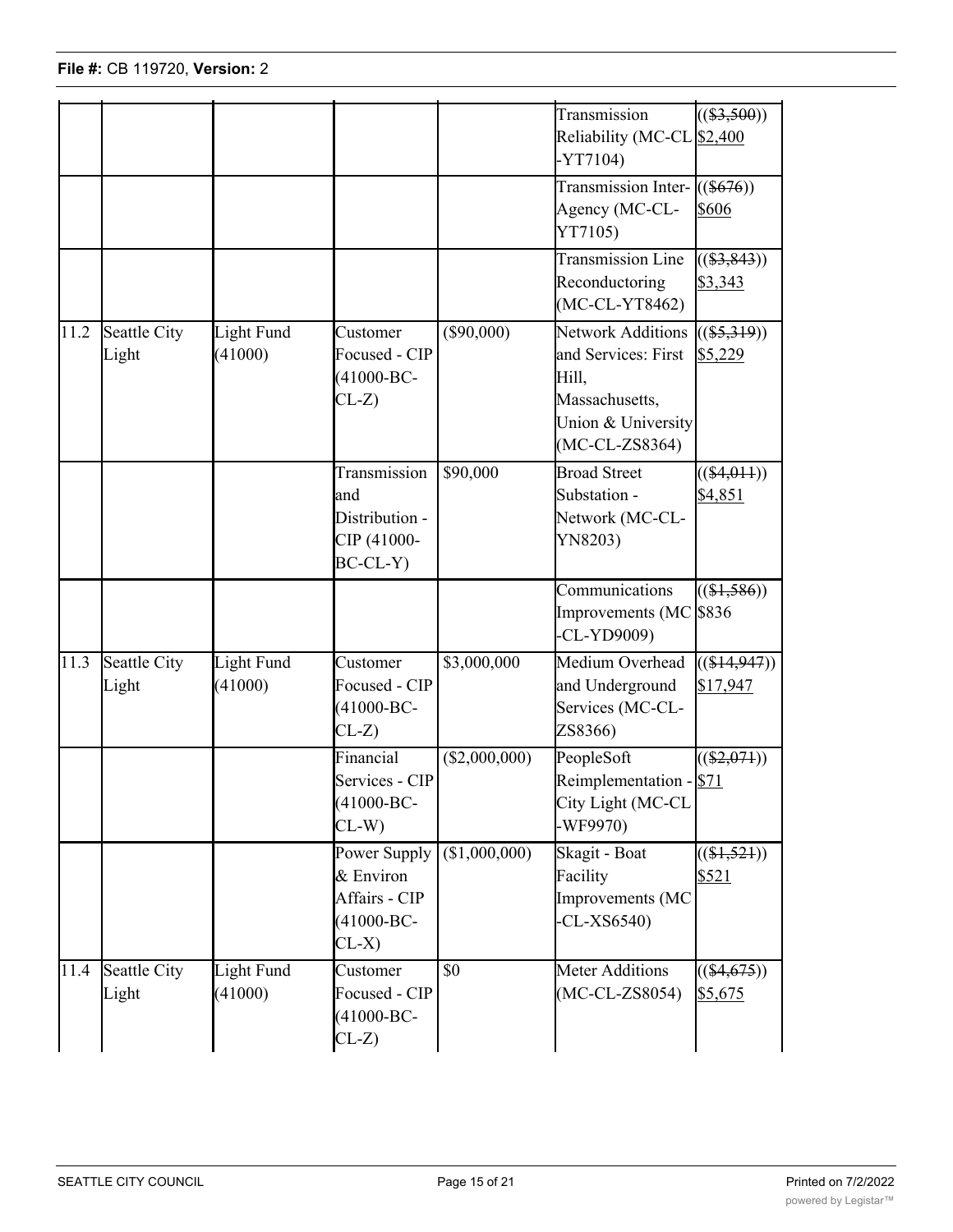| 11.5 | Seattle City          | Light Fund                   | Customer                                                                                                          | $(\$7,100,000)$ | Alaskan Way<br>Viaduct and<br>Seawall<br>Replacement -<br><b>Utility Relocations</b><br>(MC-CL-ZT8307)<br>Streetlights: | $((\$42,227))$<br>\$41,227<br>$((\$7,345))$ |
|------|-----------------------|------------------------------|-------------------------------------------------------------------------------------------------------------------|-----------------|-------------------------------------------------------------------------------------------------------------------------|---------------------------------------------|
|      | Light                 | (41000)                      | Focused - CIP<br>$(41000 - BC -$<br>$CL-Z$                                                                        |                 | Arterial,<br>Residential and<br>Floodlights (MC-<br>CL-ZL8378)                                                          | \$6,745                                     |
|      |                       |                              |                                                                                                                   |                 | Streetlight<br>Infrastructure<br>Replacement (MC-<br>CL-ZL8460)                                                         | $((\$3,074))$<br>\$2,574                    |
|      |                       |                              |                                                                                                                   |                 | Center City<br>Connector Streetcar \$395<br>City Light (MC-CL<br>ZT8470                                                 | $((\$6,395))$                               |
|      |                       |                              | Power Supply<br>& Environ<br>Affairs - CIP<br>$(41000 - BC -$<br>$CL-X)$                                          | (\$14,800,000)  | Boundary -<br>Licensing<br>Mitigation (MC-CL<br>$-XB6987)$                                                              | $((\$41,987))$<br>\$28,487                  |
|      |                       |                              |                                                                                                                   |                 | Denny Substation<br>Tenant<br>Improvements (MC<br>$-CL-XF9235$                                                          | $((\$4,472))$<br>\$3,172                    |
|      |                       |                              | Transmission $\left  \frac{621,900,000}{21,000,000} \right $<br>and<br>Distribution -<br>CIP (41000-<br>$BC-CL-Y$ |                 | PCB Tracking and $((\$4,753))$<br>Condition<br><b>Assessment Project</b><br>(MC-CL-YR9974)                              | \$3,553                                     |
|      |                       |                              |                                                                                                                   |                 | Denny Substation<br>Development (MC-<br>CL-YS7757)                                                                      | $((\$4,188))$<br>\$27,288                   |
| 11.6 | Seattle City<br>Light | <b>Light Fund</b><br>(41000) | Customer<br>Focused - CIP<br>$(41000 - BC -$<br>$CL-Z$                                                            | \$0             | Alaskan Way<br>Viaduct and<br>Seawall<br>Replacement -<br><b>Utility Relocations</b><br>(MC-CL-ZT8307)                  | $((\$41,227))$<br>\$40,227                  |
|      |                       |                              |                                                                                                                   |                 | Normal Emergency<br>$(MC-CL-ZS8379)$                                                                                    | $((\$515))$<br>\$1,515                      |

Light Fund

11.7 Seattle City

 $\mathcal{D}(\mathcal{D})$  by  $\mathcal{D}(\mathcal{D})$  by  $\mathcal{D}(\mathcal{D})$  and  $\mathcal{D}(\mathcal{D})$ 

Power Supply

 $(12,816)$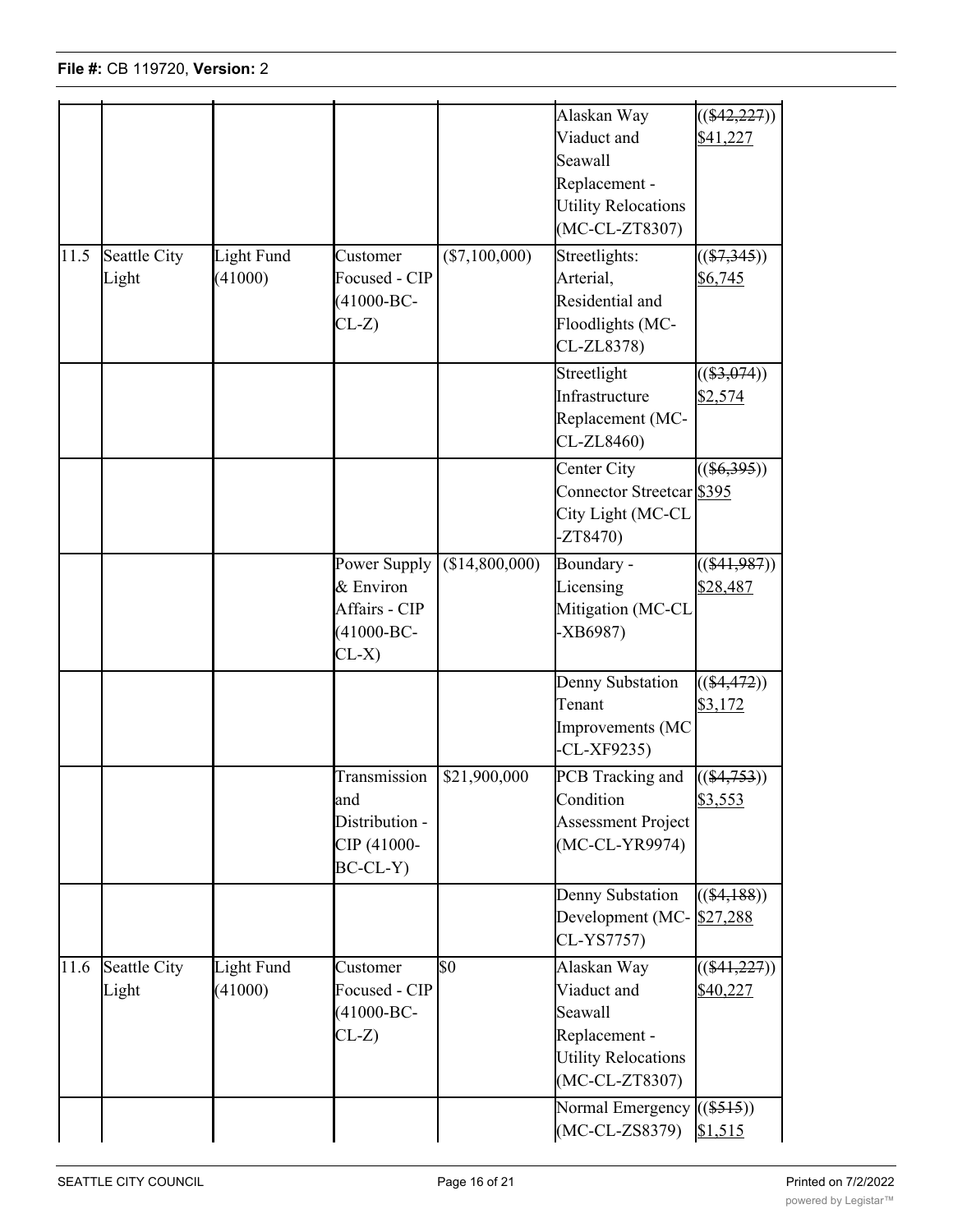| 11.7 | Seattle City<br>Light        | Light Fund<br>(41000)        | Power Supply<br>& Environ<br>Affairs - CIP<br>$(41000 - BC -$<br>$CL-X$     | $\overline{50}$ | Boundary<br>Powerhouse - Unit<br>51 Generator<br>Rebuild (MC-CL-<br>XB6351)                  | $\overline{((\$12,816))}$<br>\$13,816 |
|------|------------------------------|------------------------------|-----------------------------------------------------------------------------|-----------------|----------------------------------------------------------------------------------------------|---------------------------------------|
|      |                              |                              |                                                                             |                 | <b>Skagit Facility</b><br>Conservation (MC- \$587<br>$CL-XS6515)$                            | $((\$1,587))$                         |
| 11.8 | Seattle City<br>Light        | Light Fund<br>(41000)        | Power Supply \$0<br>& Environ<br>Affairs - CIP<br>$(41000 - BC -$<br>$CL-X$ |                 | Boundary<br>Powerhouse<br>Generator Step-up<br>Transformer<br>Replacement (MC-<br>CL-XB6493) | $((\$9,119))$<br>\$8,319              |
|      |                              |                              |                                                                             |                 | <b>Boundary Crane</b><br>Improvements (MC $$4,540$<br>$-CL-XB6620$                           | $((\$3,840))$                         |
|      |                              |                              |                                                                             |                 | Ross Dam - AC/DC((\$2,032))<br>Distribution System \$1,032<br>Upgrade (MC-CL-<br>XS6373)     |                                       |
|      |                              |                              |                                                                             |                 | Skagit Facility -<br>Minor<br>Improvements<br>Program (MC-CL-<br>XS6405)                     | $\overline{((\$4,533)})$<br>\$6,533   |
|      |                              |                              |                                                                             |                 | Diablo Powerhouse $((\$4,799))$<br>- Rebuild Generator \$3,899<br>Unit 32 (MC-CL-<br>XS6423) |                                       |
| 11.9 | <b>Seattle City</b><br>Light | Light Fund<br>(41000)        | Transmission<br>and<br>Distribution -<br>CIP (41000-<br>$BC-CL-Y$           | $\mathbb{S}^0$  | PCB Tracking and<br>Condition<br><b>Assessment Project</b><br>(MC-CL-YR9974)                 | $((\$4,753))$<br>\$2,253              |
|      |                              |                              |                                                                             |                 | Enterprise<br>Geographic<br><b>Information System</b><br>(MC-CL-YD9957)                      | $((\$3,874))$<br>\$6,374              |
|      | 11.10 Seattle City<br>Light  | Light Fund<br>(410Brandi000) | Customer<br>Focused - CIP<br>$(41000 - BC -$<br>$CL-Z$                      | (\$2,000,000)   | Overhead and<br>Underground<br>Relocations (MC-<br>CL-ZT8369)                                | $((\$5,545))$<br>\$3,545              |

Upgrades (MC-CL-

\$151

Services - CIP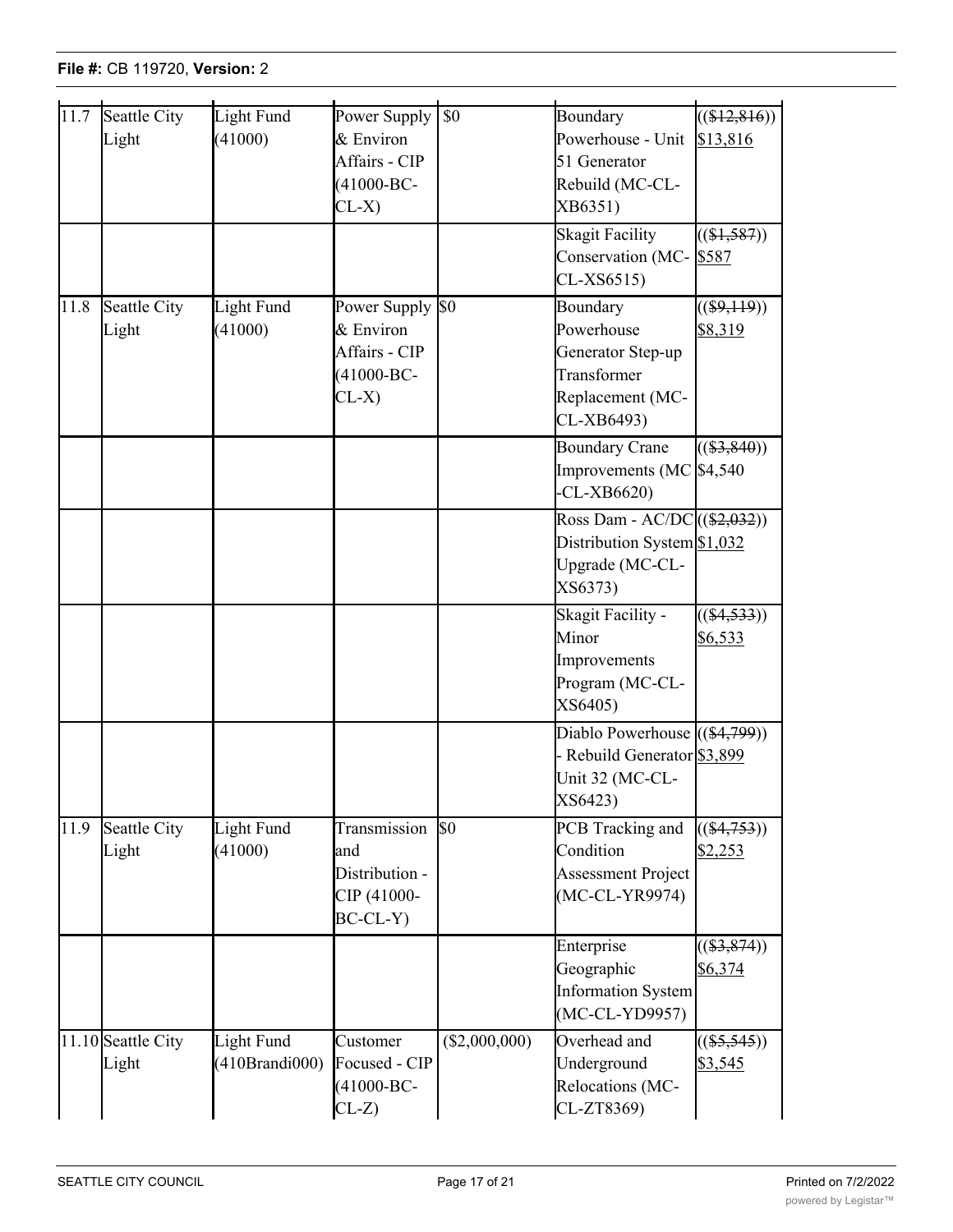(410Branding)

Focused - CIP

<u>undergrounder</u>

\$3,545

Light

|                                                               |                                                 | Financial<br>Services - CIP<br>$(41000 - BC -$<br>$CL-W$             | ( \$2,000,000)   | <b>IT Security</b><br>Upgrades (MC-CL-8151<br>WF9960)                          | $((\$2,151))$              |
|---------------------------------------------------------------|-------------------------------------------------|----------------------------------------------------------------------|------------------|--------------------------------------------------------------------------------|----------------------------|
|                                                               |                                                 | Transmission<br>and<br>Distribution -<br>CIP (41000-<br>$BC-CL-Y$    | \$4,000,000      | Overhead<br>Equipment<br>Replacements (MC<br>$CL-YR8351)$                      | $((\$11,284))$<br>\$18,284 |
|                                                               |                                                 |                                                                      |                  | Substation<br>Equipment<br>Improvements (MC<br>$-CL-YST752$                    | $((\$6,731))$<br>\$3,731   |
| 11.11 Seattle City<br>Light                                   | Light Fund<br>(41000)                           | Transmission<br>and<br>Distribution -<br>CIP (41000-<br>$BC-CL-Y$    | \$0              | Underground<br><b>System Capacity</b><br>Additions (MC-CL-<br>YR8361)          | $((\$3,160))$<br>\$6,160   |
|                                                               |                                                 |                                                                      |                  | <b>Substation Plant</b><br>Improvements (MC \$1,784<br>$-CL-YST750$            | $((\$2,784))$              |
|                                                               |                                                 |                                                                      |                  | Substation<br>Transformer<br>Replacements (MC<br>$-CL-YST776$                  | $((\$4,896))$<br>\$2,896   |
| 11.12 Seattle<br>Department of Fund (13000)<br>Transportation | Transportation                                  | Major<br>Maintenance/<br>Replacement<br>$(13000 - BC -$<br>TR-19001) | \$0              | <b>Arterial Asphalt</b><br>and Concrete<br>Program (MC-TR-<br>CO70             | $((\$552))$ $§0$           |
|                                                               |                                                 |                                                                      |                  | Arterial Asphalt &<br>Concrete Program<br>Phase II (MC-TR-<br>C <sub>033</sub> | $((\$6,075))$<br>\$6,627   |
|                                                               | <b>Bridging The</b><br>Gap Levy Fund<br>(10394) | Major<br>Maintenance/<br>Replacement<br>$(10394 - BC -$<br>TR-19001) | $\overline{\$0}$ | Arterial Asphalt<br>and Concrete<br>Program (MC-TR-<br>CO70                    | $((\$0))$ (\$22)           |
|                                                               |                                                 |                                                                      |                  | Arterial Asphalt &<br>Concrete Program<br>Phase II (MC-TR-<br>CO33             | $((\$12))$ \$34            |

Fund (30020)

and Concrete

Maintenance/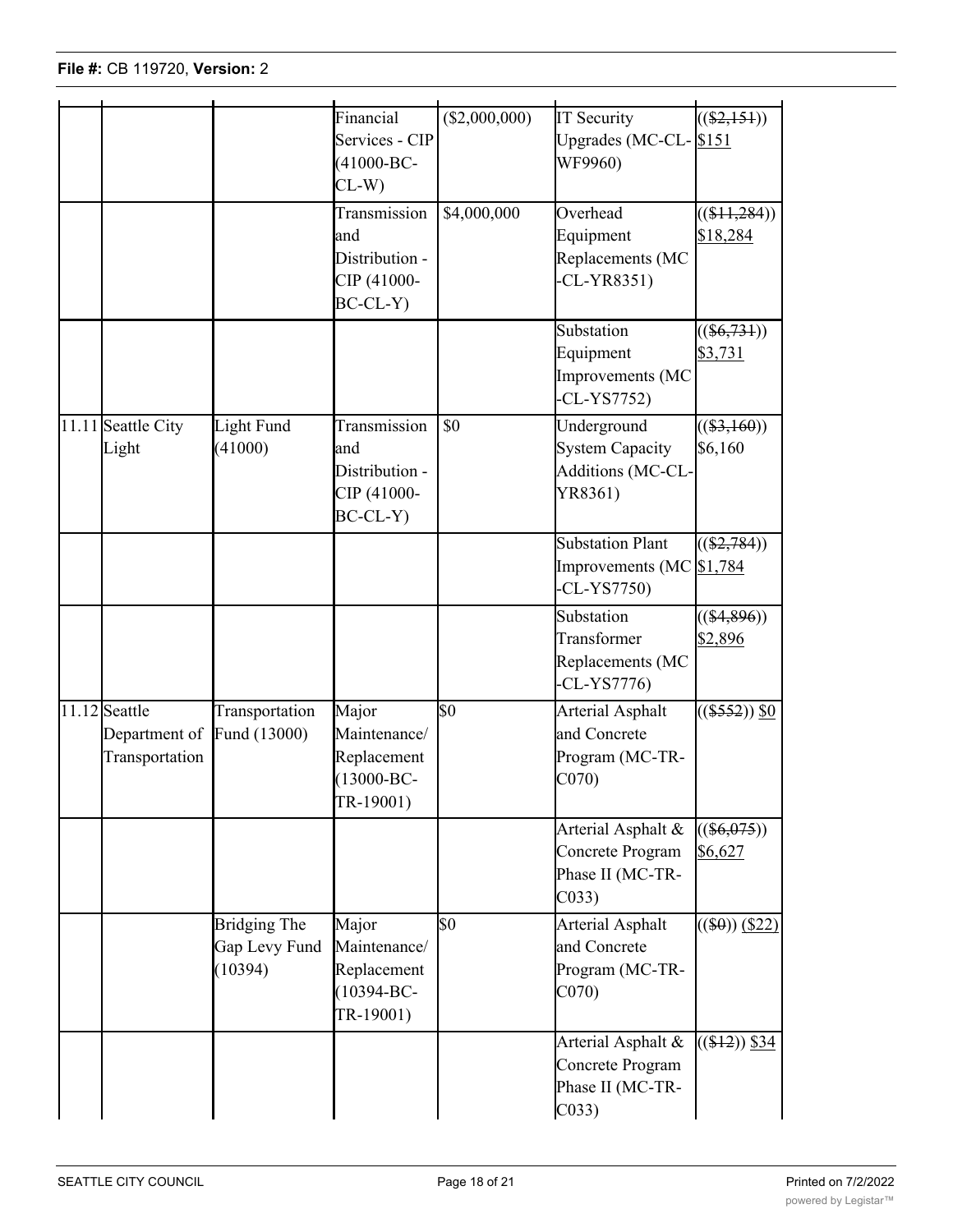|                   |                                                             | REET II Capital Major<br>Fund (30020)               | Maintenance/<br>Replacement<br>$(30020 - BC -$<br>TR-19001)       | $\overline{\$0}$ | Arterial Asphalt<br>and Concrete<br>Program (MC-TR-<br>CO70                     | $\sqrt{(\$123))}\$0$       |
|-------------------|-------------------------------------------------------------|-----------------------------------------------------|-------------------------------------------------------------------|------------------|---------------------------------------------------------------------------------|----------------------------|
|                   |                                                             |                                                     |                                                                   |                  | Arterial Asphalt &<br>Concrete Program<br>Phase II (MC-TR-<br>C <sub>033</sub>  | $((\$450))$<br>\$572       |
|                   | 11.13 Department of 2016 UTGO-<br>Parks and<br>Recreation   | Alaskan Way<br>Seawall (35840)                      | <b>Building For</b><br>The Future<br>(35840-BC-<br>PR-20000)      | \$1,495,000      | Parks Central<br><b>Waterfront Piers</b><br>Rehabilitation (MC<br>$-PR - 21007$ | $((\$0))$<br>\$1,495       |
|                   |                                                             | Alaskan Way<br><b>Seawall Const</b><br>Fund (35800) | <b>Building For</b><br>The Future<br>$(35800 - BC -$<br>PR-20000) | (\$1,495,000)    | Parks Central<br><b>Waterfront Piers</b><br>Rehabilitation (MC<br>$-PR - 21007$ | $((\$2,332))$<br>\$837     |
|                   | 11.14 Department of Seattle Park<br>Parks and<br>Recreation | District Fund<br>(19710)                            | <b>Fix It First</b><br>$(19710 - BC -$<br>PR-40000)               | $(\$625,000)$    | Major Maintenance<br><b>Backlog and Asset</b><br>Management (MC-<br>PR-41001)   | $((\$44,012))$<br>\$43,387 |
|                   |                                                             |                                                     |                                                                   | \$625,000        | <b>Battery Street</b><br>Portal Park<br>Development (MC-<br>PR-21015)           | $((\$0))$ \$625            |
| <b>Net Change</b> |                                                             |                                                     |                                                                   | lso              |                                                                                 |                            |

Concrete Program

Allocation modifications for the Seattle Department of Transportation, Seattle Public Utilities, and Seattle City

Light in this section shall operate for the purposes of increasing or decreasing the base for the limit imposed by subsection 4(c) of Ordinance 125724.

Section 12. Effective December 31, 2019, the following positions are abrogated in the following

departments:

| <b>Item</b> | Department                | <b>Position Title</b>       | <b>Position #</b> | <b>Number</b> |  |
|-------------|---------------------------|-----------------------------|-------------------|---------------|--|
| 12.1        | Seattle Police Department | Identification Tech         | 00018365          | (1.0)         |  |
|             |                           | <b>I</b> dentification Tech | 00023786          | (1.0)         |  |
| 12.2        | Seattle Fire Department   | <b>Conslr</b>               | 10005791          | (1.0)         |  |
| Total       |                           |                             |                   |               |  |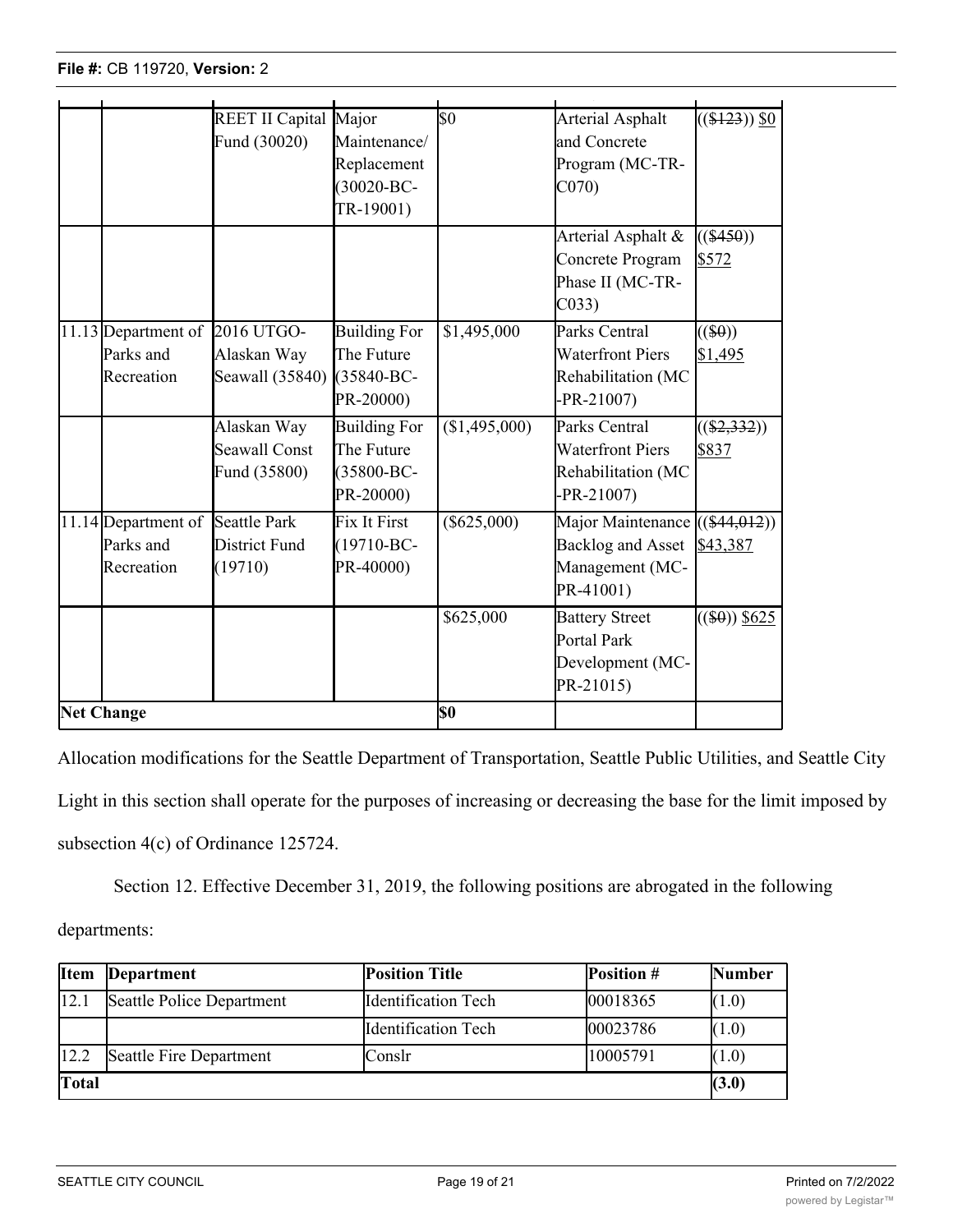Section 13. Effective December 1, 2019, the following positions are increased from part-time status to full-time status in Seattle Police Department:

|       | <b>Item Department</b>    | <b>Position Title</b> | Position # | <b>Position Status</b> | <b>Number</b> |
|-------|---------------------------|-----------------------|------------|------------------------|---------------|
| 13.1  | Seattle Police Department | Pol Special Recruit   | 00021002   | Full-time              | II.O          |
|       |                           | Pol Special Recruit   | 00021003   | Full-time              | l1.0          |
|       |                           | Pol Special Recruit   | 00021004   | Full-time              | l1.0          |
|       |                           | Admin Staff Asst      | 1002374    | Full-time              | l1.0          |
| Total |                           |                       | 4.0        |                        |               |

Section 14. The Council intends that the General Fund appropriation authority for the Department of Education and Early Learning (DEEL) provided in Item 2.2 is to be the sole source of City funding for the development of the Firefighter Training Associate of Arts Pathway program. The Council requests that DEEL provide a report on the program to the Council's Gender Equity, Safe Communities, New Americans, and Education Committee, or its successor committee, by April 1, 2020. The report should describe the program in detail, including the activities funded by the City, the timeline for program implementation, any remaining activities to be completed, and the intended outcomes for program participants.

Section 15. Any act consistent with the authority of this ordinance taken after its passage and prior to its effective date is ratified and confirmed.

Section 16. This ordinance shall take effect and be in force 30 days after its approval by the Mayor, but if not approved and returned by the Mayor within ten days after presentation, it shall take effect as provided by Seattle Municipal Code Section 1.04.020.

Passed by a 3/4 vote of all the members of the City Council the day of

\_\_\_\_\_\_\_\_\_\_\_\_\_\_\_\_\_\_\_\_\_\_\_\_\_, 2020, and signed by me in open session in authentication of its passage this  $\frac{day}{x}$  of  $\frac{2020}{x}$